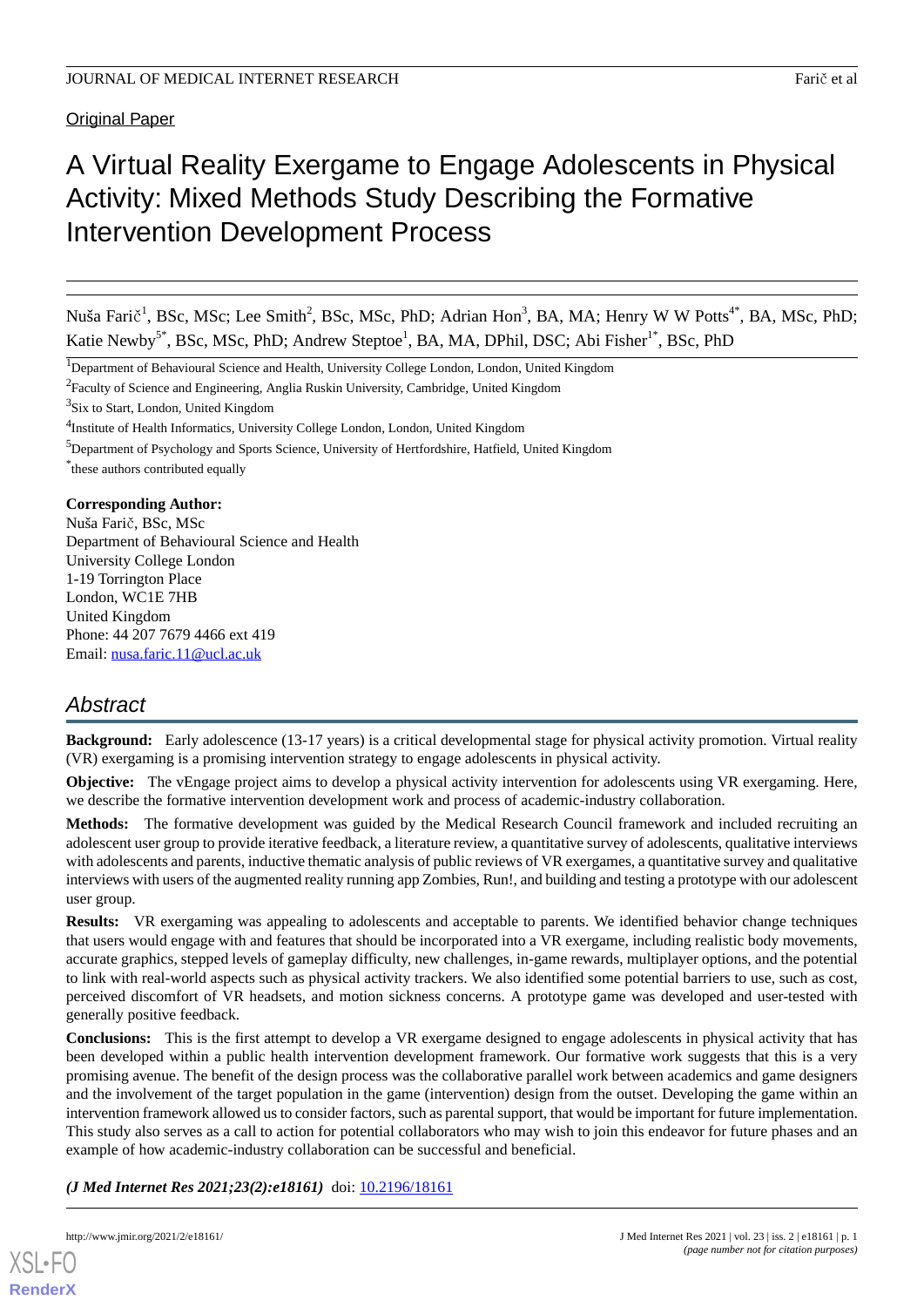#### **KEYWORDS**

adolescent; adult; exercise; leisure activities; obesity; sports; video games; mobile phone; virtual reality; motivation

## *Introduction*

#### **Background**

The benefits of performing sufficient physical activity (PA) are well established and include prevention of noncommunicable disease and better mental health [\[1](#page-10-0)[,2](#page-10-1)]. Early adolescence (12-17 years) [\[3\]](#page-10-2) is particularly important because there is a substantial age-related decline in activity levels from childhood into adolescence [\[4](#page-10-3)], and active adolescents are more likely to become active adults [\[5](#page-10-4)]. In addition, sustained moderate-to-vigorous PA (MVPA) in adolescence is positively associated with multiple markers of metabolic health, such as blood pressure levels, insulin, C-reactive protein, lipoprotein cholesterol, and triglycerides among others [[6\]](#page-10-5). There is also some evidence that depression and anxiety rates are lower in more active adolescents [[7\]](#page-10-6), and PA reduces depressive symptoms in this group [\[8](#page-10-7)]. However, most of the adolescents are insufficiently active. Engaging adolescent girls in PA is particularly important because the age-related decline is greater for girls [\[9](#page-10-8)]. Objectively measured data from the Health Survey for England in 2016 showed that less than 15% of UK adolescents met the government's PA recommendations of at least 60 min MVPA per day [\[10](#page-10-9)]. Similarly, the United States Department of Health and Human Services estimates that over 80% of American adolescents do not meet guidelines [\[11](#page-11-0)], and low PA levels are observed globally [\[12](#page-11-1),[13\]](#page-11-2). Leisure-time PA throughout adolescence is increasingly replaced by sedentary behaviors such as screen time [\[14](#page-11-3)], highlighting screen time as a potential intervention target.

#### **The Challenge of Engaging Adolescents in PA**

Although it is clear that an intervention is required, how to change adolescent PA behavior at a population level remains unknown. A 2012 meta-analysis of 30 randomized controlled trials of PA interventions in children and adolescents up to 16 years of age found that interventions had negligible to small effects on accelerometer measured total activity levels and small effects of MVPA, equivalent to approximately 4 additional minutes per day. Only two of these interventions specifically targeted adolescents [[15\]](#page-11-4). A 2019 meta-analysis of 17 school-based interventions, including children and adolescents, found no increase in objectively measured daily MVPA in the intervention group compared with control groups [[16\]](#page-11-5). These authors suggested that interventions were failing at the implementation stage, and the paper was a call to action for a careful description of the intervention development and process evaluation [[16\]](#page-11-5). A multimodal approach may be required to target school or home environments, policies, and parents [[17](#page-11-6)[,18](#page-11-7)]. However, multicomponent interventions are labor-intensive, and it remains unclear how feasible they are for wide-scale implementation. Digital interventions have been proposed as a solution, but their efficacy for promoting PA in adolescents is not clear. A systematic review identified 17 digital interventions for adolescents designed to promote PA and diet, but studies were generally small and had mixed findings [[19\]](#page-11-8).

 $XS$  $\cdot$ FC **[RenderX](http://www.renderx.com/)** In addition, the majority were web-based, which may not reflect current volitional adolescent technology behavior [\[19](#page-11-8)].

#### **Gaming to Engage Adolescents in PA**

Some industries have been very successful in engaging adolescents, particularly the gaming industry. Gaming is a recreational activity regularly performed by over 90% of adolescents, popular across socioeconomic groups and with girls and boys [[20\]](#page-11-9). Gaming was recently highlighted as a promising avenue for health promotion [[21\]](#page-11-10). Games requiring bodily movement—exergames—can encourage PA. A meta-analysis of 35 trials in children and adolescents found that previous generation exergames such as Wii Fit and Dance Dance Revolution had a similar physiological benefit to *active* controls (running or field-based PA) [\[22](#page-11-11)]. Exergames also enhanced self-efficacy, liking or enjoyment, and intrinsic motivation for PA [\[22](#page-11-11)]. In a 3-arm randomized controlled trial of participants aged between 15 and 19 years with obesity, those encouraged to play Wii Fit for 40-60 min per day cooperatively (working with a peer to expend calories) lost significantly more weight and had increased self-efficacy compared with competitive (competing against each other) or control conditions (regular daily activities) [[23\]](#page-11-12). In another small trial by the same researchers, the percentage of body fat was reduced in girls who adhered to a dance exergame [\[24](#page-11-13)]. Although most exergames were not designed in a research context, McBain et al [\[25](#page-11-14)] developed a high-intensity training (HIT) exergame for adult males in deprived communities and found that the game delivered sustained progressive HIT training over a 6-week pilot [[25\]](#page-11-14). A mobile app-based game called *Pokémon Go*, which has activity as a byproduct of the gaming and fun element, has had huge commercial success—with over 800 million downloads—and resulted in short-term increases in users'step count [\[26](#page-11-15)]. A longitudinal survey found that exergaming may be effective in engaging adolescent girls in sustained PA and that gender and motivation may be particularly important to consider when designing exergames [[27\]](#page-11-16).

The gaming industry has been commercially successful in building engaging products, but these were not developed as public health interventions or evaluated using traditional academic approaches. Collaboration between sectors offers a solution but can pose challenges, with industry and academia having different skills, goals, timeframes, epistemic cultures, and definitions of success [\[28](#page-11-17)]. The challenges of cross-sectoral collaboration between industry and academia and health services have long been recognized as barriers to innovation adoption in health care [\[20](#page-11-9)]. There are also differences within academia between researchers from a health background and those from a computing background. Blandford et al [[29\]](#page-11-18) note the contrast between the former having a focus on summative evaluation and the latter focusing on formative evaluation, as well as the differences in epistemology and reporting culture [[29\]](#page-11-18). Academic computer science research is closer to software industry practice in a number of ways, such as the nature of filling the gaps in research (summative vs formative reviews), the accepted evidence, and the way research is reported [[29\]](#page-11-18).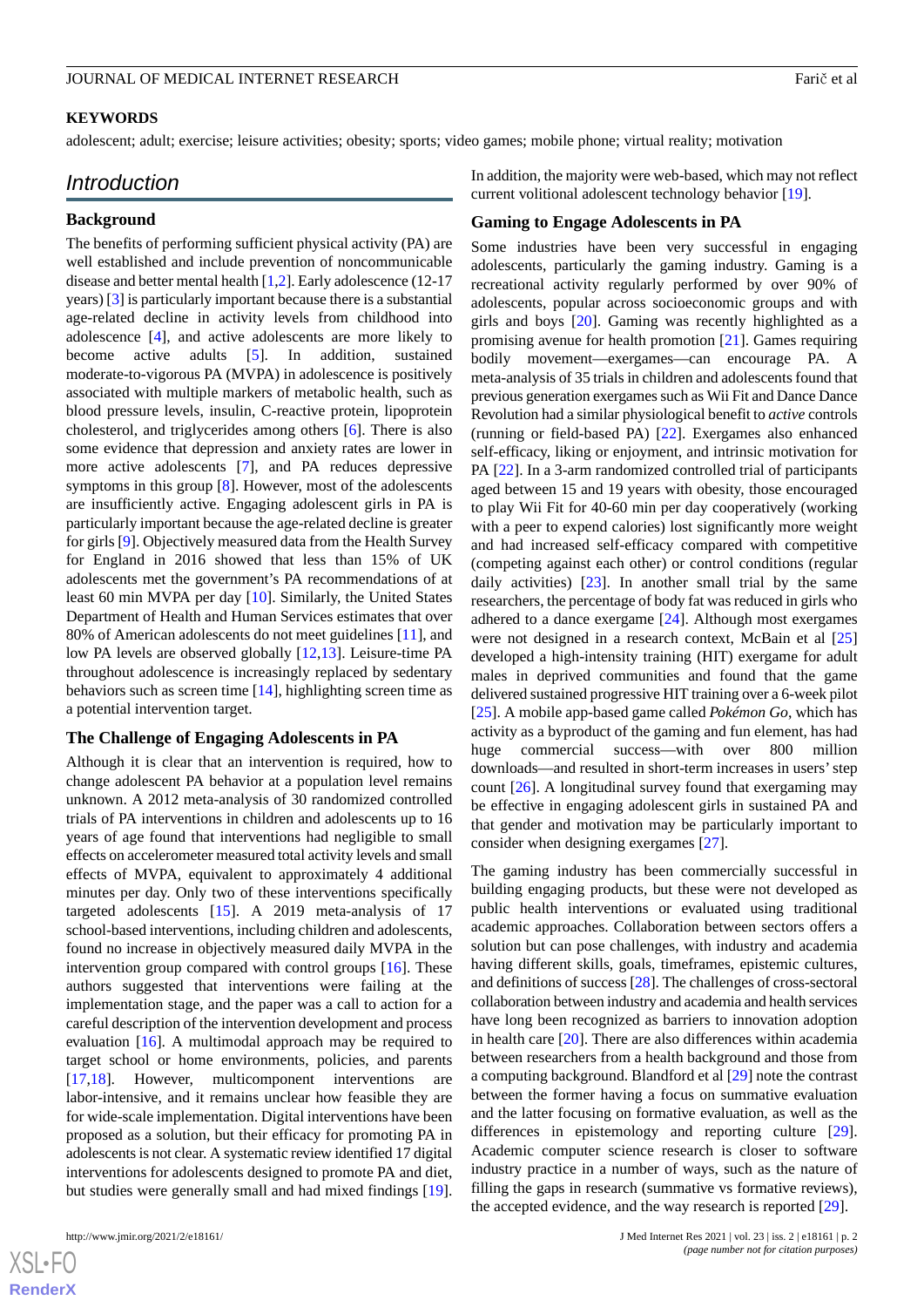#### **Potential of Virtual Reality**

As part of a previous small industry-partnered innovation grant designed to explore the potential of virtual reality (VR) to educate young people about the benefits of PA, *Innerselfie* [[30\]](#page-11-19), we conducted technology workshops with adolescents aged between 13 and 17 years allowing them to try top range virtual and augmented reality (AR) and observed how engaging they found immersive VR. VR has the potential to enhance the impact of an exergaming experience, as VR creates presence and allows the user to be fully immersed in the virtual environment [[31\]](#page-11-20). VR headsets are increasingly portable, and wireless headsets and tracking allow for whole-body movement. Statista reported projected worldwide shipments of VR headsets to reach 15 million in 2022 [[32\]](#page-12-0). There is early evidence from laboratory studies in adults that immersive VR exergaming is more engaging than standard exercise. For example, in 88 university staff and students, heart rate was higher in VR versus standard exercise conditions, with lower fatigue ratings and higher enjoyment in VR [\[33](#page-12-1)]. A pre-post study including 9 children found that playing an older generation VR exergame, *Astrojumper*, for 15 min enhanced self-reported motivation to exercise, but this study had no follow-up to test whether behavior changed [\[34](#page-12-2)]. However, to the best of our knowledge, when we began this work, there were no VR exergaming interventions designed to promote PA in adolescents and none where substantial formative development work had been conducted to inform content.

For the work presented in this paper, we followed the Medical Research Council (MRC) framework for developing and evaluating complex interventions published in 2000 and updated it in 2019  $[35]$  $[35]$ . MRC guidance consists of 5 steps.  $(1)$ developing, (2) piloting, (3) evaluation, (4) reporting, and (5) implementation, specific to epidemiology, public health, and even social policy [\[35](#page-12-3)]. In line with the MRC framework of developing interventions and other coherent approaches to intervention development [[35\]](#page-12-3), substantial formative development work is recommended to understand the target behavior and end users' views. Although the interventions will likely need to target multiple social and environmental determinants of PA to achieve sustained PA change [[36\]](#page-12-4), we hypothesized that VR exergaming could be a platform to engage

and motivate adolescents to be physically active and could ultimately form the core of a multidimensional intervention. However, it was recognized that to make a high-quality, appealing VR exergame that adolescents would want to play, industry experts would have to lead the development. Here, we describe the steps involved in the early intervention development process of a true industry-academic partnership aimed at designing a VR exergaming intervention for adolescents.

#### **Objectives**

The overarching objective of the vEngage project is to develop and test a PA intervention for younger adolescents involving VR exergaming. The purpose of this paper is to describe the process of the academic-industry partnership, formative development studies that fed into game development, and user testing of the prototype VR game. Future phases (subject to funding) will involve developing the game to full specification and identifying additional components (including *real-world* activity partners) to encourage sustained behavior change.

Funding was awarded by the UK MRC Public Health Intervention Development scheme to conduct the formative stages of intervention development outlined in [Table 1.](#page-3-0) The project was a true academic-industry partnership whereby the industry partner Six to Start (led by AH) was a coinvestigator on the grant and involved since the project's inception; the grant gave structure to the collaboration. The collaboration was only possible because of the prior *problematization* [[37\]](#page-12-5) based on Six to Start's previous experience with the National Health Service, interest in the promotion of PA, and establishment of relationships across the research team (AH had been on the Innerselfie steering committee as an industry expert).

The academic team was led by AF, a behavioral scientist with a background in promoting PA for the prevention and treatment of chronic diseases. Other academic partners have expertise in sports science and epidemiology (LS), health informatics and statistics (HP), psychology and epidemiology (AS), risk perception and health behavior (KN), and psychology (NF). The industry partners (led by AH) are Six to Start [[38\]](#page-12-6), commercial game designers who developed the world's most successful mobile app AR narrative (audio)–based exergame Zombies, Run!

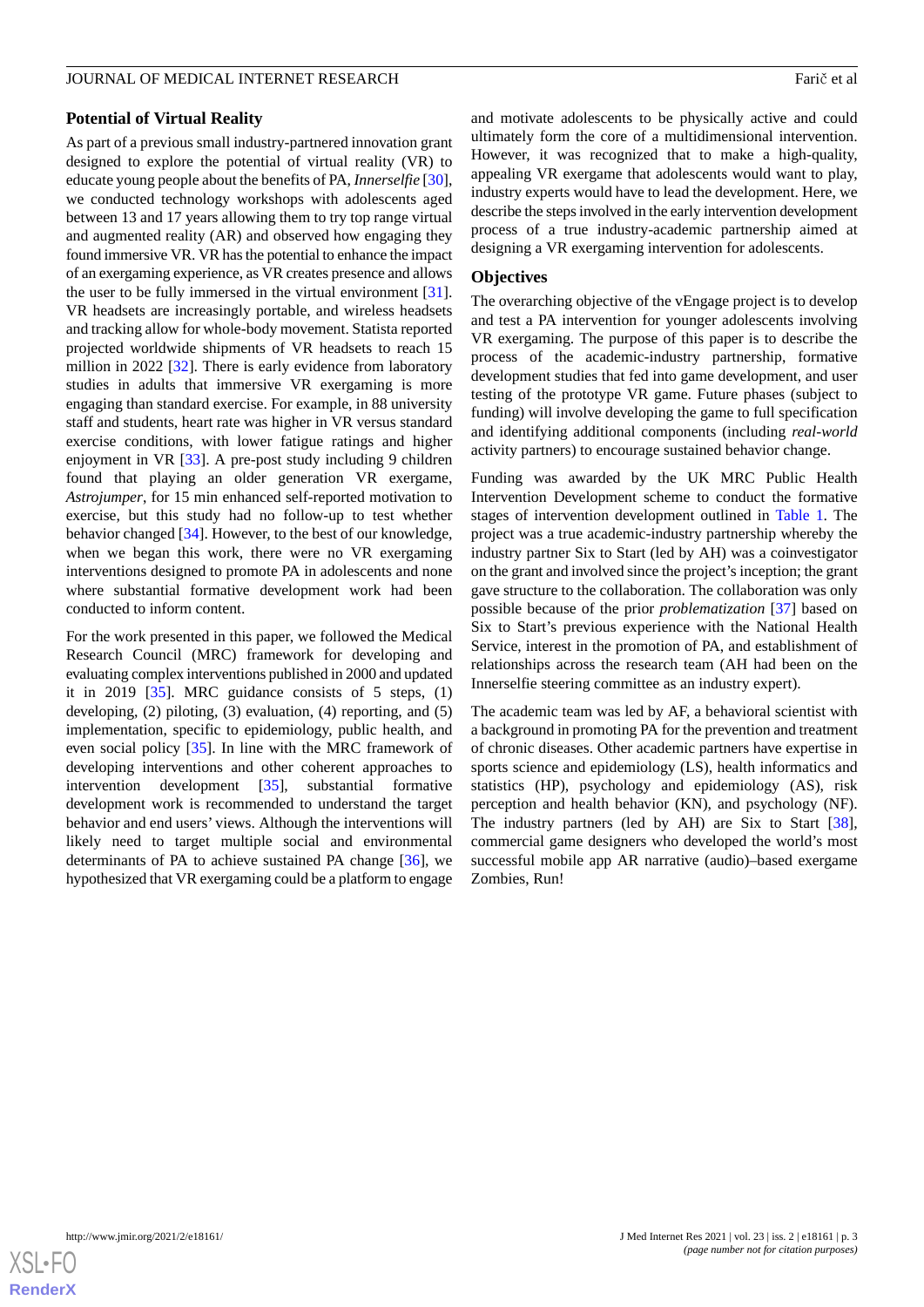<span id="page-3-0"></span>**Table 1.** Steps in phase I vEngage intervention development work.

| Academic team                                                                                | Update meeting Industry team |                                                                                                                                         |  |
|----------------------------------------------------------------------------------------------|------------------------------|-----------------------------------------------------------------------------------------------------------------------------------------|--|
| Completed steps: phase I                                                                     |                              |                                                                                                                                         |  |
| $MRCa$ step 1: developing                                                                    |                              |                                                                                                                                         |  |
| 1. Literature review to identify determinants of PA <sup>b</sup> and<br>mechanisms of change | $X^c$                        | Scoping and finalizing suitable technologies                                                                                            |  |
| MRC step 2: piloting                                                                         |                              |                                                                                                                                         |  |
| 2. Recruit user group                                                                        | X                            | Set up development environment and toolchain                                                                                            |  |
| 3. Pilot quantitative survey with 695 adolescents                                            | X                            | Preconception and technology feasibility                                                                                                |  |
| 4. Qualitative interviews with adolescents and parents                                       | X                            | Preconception and technology feasibility                                                                                                |  |
| 5. The matic analysis of public reviews of $VRd$ exergames                                   | X                            | Preconception                                                                                                                           |  |
| 6. Survey of Zombies, Run! users with qualitative interviews X                               |                              | Develop and iterate prototype game using real hardware<br>and exercise integration                                                      |  |
| <b>Future steps: phase II</b>                                                                |                              |                                                                                                                                         |  |
| MRC step 3: evaluation and MRC step 4: reporting                                             |                              |                                                                                                                                         |  |
| <b>MRC</b> step 5: implementation                                                            |                              |                                                                                                                                         |  |
| 7. User/steering committee testing                                                           | X                            | Prototype released to the research team                                                                                                 |  |
| 8. Pre-post study                                                                            | e                            | Not applicable for the industry team                                                                                                    |  |
| 9. Outline components for community PA link up and parental<br>support                       |                              | Outline necessary iterations to prototype game and possible<br>link up technologies to integrate into game (eg, smartphone<br>tracking) |  |
|                                                                                              |                              |                                                                                                                                         |  |

<sup>a</sup>MRC: Medical Research Council.

<sup>b</sup>PA: physical activity.

<sup>c</sup>Steps completed by both teams. <sup>d</sup>VR: virtual reality.

<sup>e</sup>Data not available.

## *Methods*

#### **Process for the Academic-Industry Collaboration**

An important aspect of our intervention development was managing the academic-industry collaboration. It was essential to establish a process that could balance the need for formative development work using traditional research processes with the speed of working of game designers in a fast-moving technology-based industry within the period of grant funding for phase I (12 months). Ideally, formative work would have been conducted before game development, but this was not feasible within the funding period, so work had to be conducted in parallel, with ongoing dialog and regular meetings involving presentations of research findings (academic team) and game demonstrations (industry partners). Key steps and timings of meetings are shown in [Table 1](#page-3-0). The industry partner was always aware of the need for flexibility to be built into the game design in case new evidence arose from our work or the work of other researchers.

## **Literature Review: Identifying Theoretical and Behavioral Constructs**

A key *first step* in the research process was to identify which determinants may influence younger adolescents' PA and

extensively reviewed the literature and identified potentially modifiable targets (summarized in [Table 2](#page-4-0)). The determinants identified most closely aligned with the Self-Determination Theory (SDT) of motivation [[39\]](#page-12-7), and it has been posited that the appeal of gaming may be grounded in their ability to satisfy basic psychological needs for competence, autonomy, and relatedness, core constructs of SDT [[40\]](#page-12-8). The identified determinants and SDT were presented to the industry partners in our first formal meeting; then, the group discussed which would be feasible to target using the exergame component. As highlighted in the introduction, there is meta-analytic evidence that older generation exergaming can enhance PA self-efficacy, intrinsic motivation, and enjoyment in children and adolescents [[22,](#page-11-11)[41\]](#page-12-9). A pre-post VR exergame study in 9 children suggested VR exergaming may enhance motivation and enjoyment of PA [[34\]](#page-12-2). Therefore, it was determined that a VR exergame could target PA self-efficacy, motivation, and identity by allowing young people to experience movement in an immersive and fun environment ([Table 2\)](#page-4-0). Determining the wider intervention components ([Table 2](#page-4-0)) is a key part of phase II (future work, subject to funding).

therefore which theory may inform the intervention. NF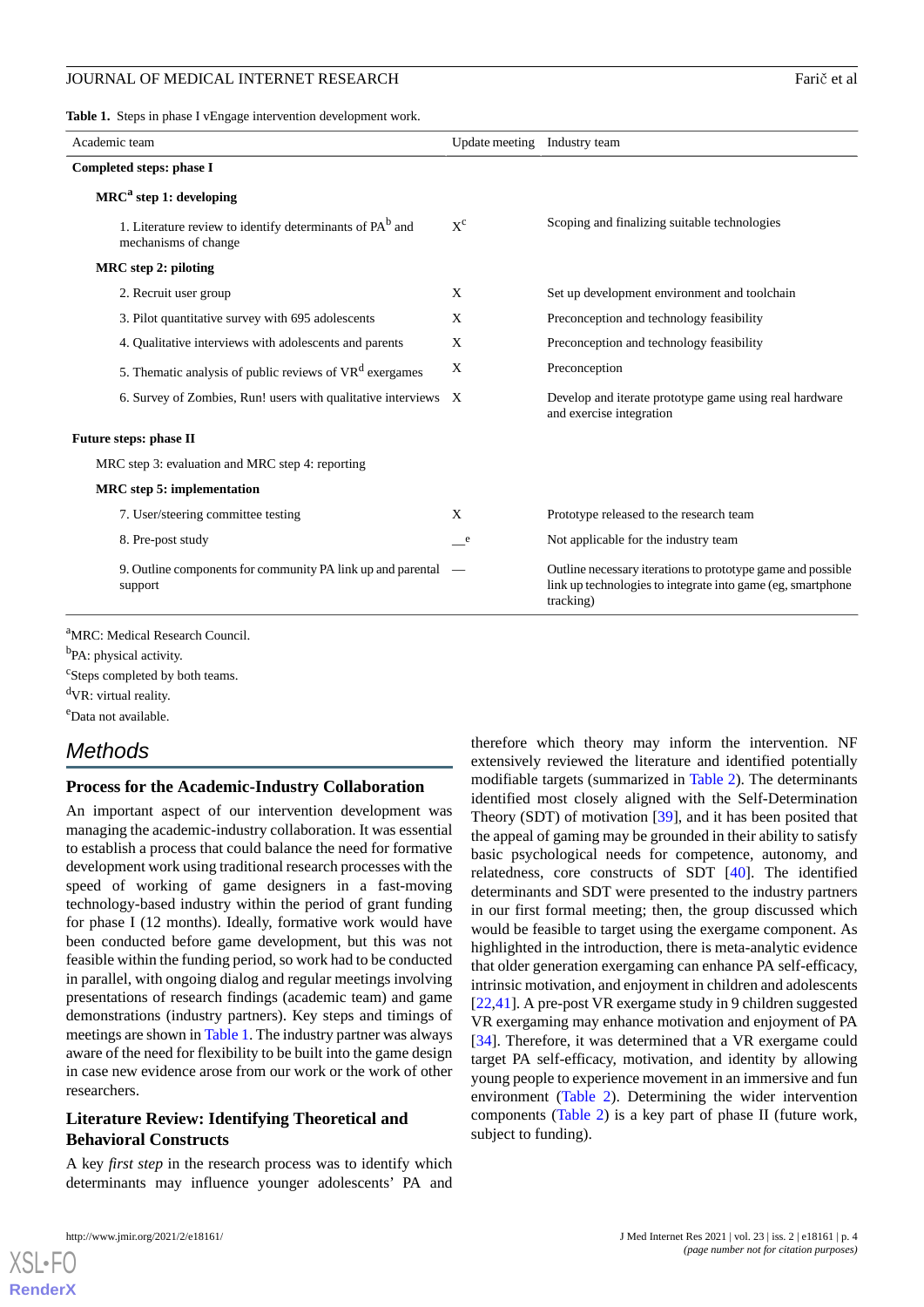<span id="page-4-0"></span>Table 2. Behavioral determinants of adolescent physical activity from literature reviews and hypothesized method of inclusion in the intervention.

| Potentially modifiable targets and description<br>Proposed intervention components                                   |                                                                                                                                                                                                                   | Proposed BCTs <sup>a</sup> [42]                  |                                                                                                          |
|----------------------------------------------------------------------------------------------------------------------|-------------------------------------------------------------------------------------------------------------------------------------------------------------------------------------------------------------------|--------------------------------------------------|----------------------------------------------------------------------------------------------------------|
| VR <sup>b</sup> exergame <sup>c</sup>                                                                                |                                                                                                                                                                                                                   |                                                  |                                                                                                          |
| Self-efficacy: individuals own beliefs about their<br>capability to carry out a task                                 | Game features that encourage feedback on performance,<br>small in-game rewards, and multiplayer elements for social<br>support/feedback on the performance of others                                              | $\bullet$<br>$\bullet$<br>$\bullet$<br>$\bullet$ | Feedback on performance<br>Goal setting<br>Rewards (in-game)<br>Social support<br>Time management        |
| Motivation: particularly intrinsic motivation<br>driven by internal reward                                           | Delivery of PA <sup>d</sup> using a platform that is highly appealing<br>to target users, perform PA in a fun and visually appealing<br>immersive environment, and specific game targets to access<br>next levels | $\bullet$                                        | Goal setting<br>Self-reward<br>Incentive                                                                 |
| PA identity: individuals view themselves as<br>someone who is physically active (or not)                             | PA as a byproduct of fun and enjoyment, immersion as a<br>distraction from negative physiological effects of exertion,<br>and shifting negative perceptions of PA                                                 | $\bullet$                                        | Framing and reframing<br>Identity associated with<br>changed behavior                                    |
| Wider intervention <sup>e</sup>                                                                                      |                                                                                                                                                                                                                   |                                                  |                                                                                                          |
| Parental support: identify ways to reduce concerns<br>about gaming and garner parental support for in-<br>tervention | Design a nonviolent game; Displace sedentary with active $\bullet$<br>screen time                                                                                                                                 | $\bullet$<br>٠                                   | Social support<br>Monitoring of behavior by<br>others without feedback<br>(awareness)<br>Time management |
| Community/external PA opportunities: link up<br>with PA partners that appeal to target users                         | User group suggestions were web-based influencers and<br>users of trampolines, skate parks, or climbing walls                                                                                                     | $\bullet$                                        | Restructuring the physical<br>and social environment<br>Behavioral practice or re-<br>hearsal            |
| Link up with wearables and trackers: synchronize<br>game with wearables or PA trackers to feed into<br>the game      | Most common or preferred by target group smartphone app                                                                                                                                                           | $\bullet$<br>$\bullet$                           | Self-monitoring of behavior<br>Feedback on behavior                                                      |
| Habits                                                                                                               | Encourage game play at the same time and the same context •<br>to develop a PA habit; Displacing sedentary behaviors with<br>active gaming                                                                        |                                                  | Habit formation<br>Planning                                                                              |

<sup>a</sup>BCT: behavior change technique.

<sup>b</sup>VR: virtual reality.

<sup>c</sup>Focus of the current phase (although some aspects like multiplayer could not be built into the prototype).

<sup>d</sup>PA: physical activity.

<sup>e</sup>Future work, subject to funding.

#### **Behavior Change Techniques**

The intervention required specific behavioral targets. It was not entirely possible to determine these from adolescent literature, since (as highlighted in the introduction) there is a lack of effective interventions to draw from. However, retrospective coding of more than 200 trials of PA interventions in more than 12,000 participants using behavior change techniques (BCTs) [[43\]](#page-12-11) found that BCT taxonomies such as goal setting, self-monitoring, and feedback on behavior were consistently associated with successful PA change [[42,](#page-12-10)[44\]](#page-12-12). The aforementioned review of digital interventions for adolescents also suggested that these BCTs may be particularly important [[45\]](#page-12-13). However, part of the work within this grant (user group visits and quantitative survey with adolescents) aimed to determine which BCTs they would engage with in a digital intervention. [Table 2](#page-4-0) includes the proposed BCTs that could be linked to specific elements of the intervention.

[XSL](http://www.w3.org/Style/XSL)•FO **[RenderX](http://www.renderx.com/)**

#### **Establishing and Working With a User Group**

A key part of our formative work was establishing a group of adolescent users to obtain iterative feedback on ideas, help us design questions for empirical research, and try technologies. It was important to ensure representation from girls and boys. A total of 36 participants aged 13-16 years (19 boys and 17 girls) from 3 London schools were recruited. The user group was separated from the research participants. A number of visits to schools were conducted to (1) discuss initial ideas to shape the grant application, (2) discuss experiences of gaming and VR and rank BCTs in order of preference, and (3) try our prototype game and consider what the wider intervention might contain.

#### **Quantitative Survey With Adolescents**

A cross-sectional quantitative survey of adolescents was conducted through 2 London-based schools and web-based platforms (girls' schools were recruited in the hope of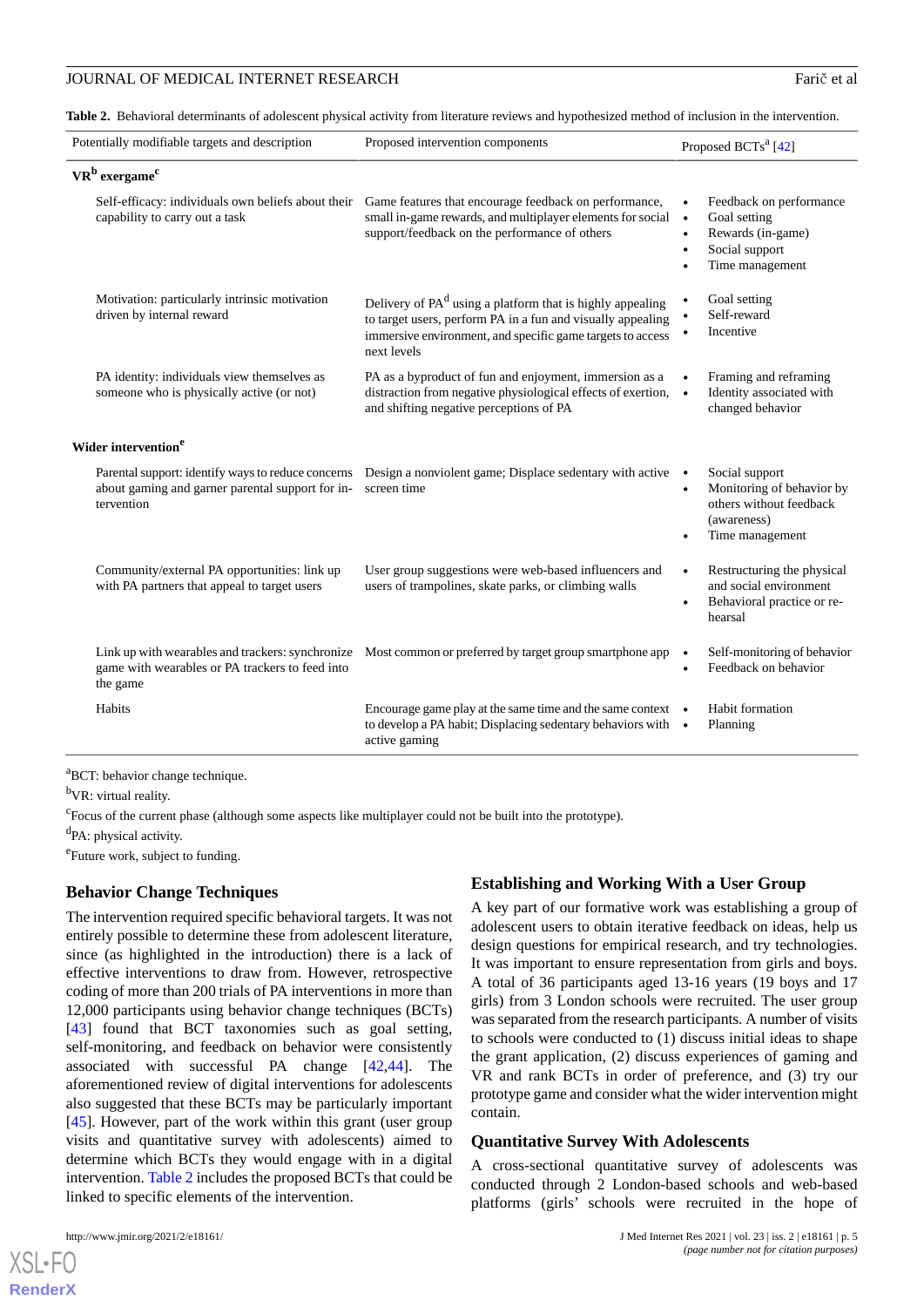understanding more about the views of girls, but the web-based version was open to anyone aged 13-24 years). The survey aimed to understand adolescent PA behavior, beliefs about and desire to change PA, and identify which BCTs they would like to see in a digital intervention. The survey also asked adolescents to report which platforms they used or preferred to help understand which companion technologies might accompany a VR exergame (to allow self-monitoring). Full analyses are in progress, but the summary findings using descriptive statistics (provided to the industry partner to incorporate into the game) are described in this paper.

## **Qualitative Interviews With Adolescents and Parents**

Semistructured interviews were conducted with target users (adolescents aged 13-17 years) to explore their interest in VR, views about VR as a way to encourage activity, potential barriers, and which features they would like to see in a VR game. Interviews were conducted by 2 graduate psychology researchers. Data were analyzed using thematic analyses conducted by the academic team (AF, NF, and KN). To incorporate findings into game development, NF presented results as they emerged and created a table of desired game features. Full thematic analyses were performed [\[46](#page-12-14),[47\]](#page-12-15) in parallel, fulfilling sufficient sample size requirements [\[48](#page-12-16)], and the findings were published (including the table of recommendations provided to the industry partner) in *JMIR Serious Games* in 2019 [\[49](#page-12-17)].

A separate qualitative study aimed to understand how parents of adolescents felt about VR as a way to encourage adolescent PA and how best to gain their support for this type of intervention. Summary findings necessary for game development were presented to the industry partners in a meeting, and full findings were published in *JMIR Serious Games* [\[50](#page-12-18)].

## **Inductive Thematic Analysis of Public Reviews of VR Exergames**

To investigate game features that were particularly enjoyed or disliked in VR exergames reported players themselves, we thematically analyzed 498 publicly available reviews of exergames from the top 3 VR marketplaces Steam (Valve Corporation), Viveport (Valve Corporation), and Oculus (Oculus VR). A table of key recommendations was generated for the industry partner as soon as possible to share findings to feed into our game development, and the full study (including the table) has been published in *Journal of Medical Internet Research* [\[51](#page-12-19)].

## **Survey and Interviews With Zombies, Run! Users**

The exergame developed by our industry partner (Zombies, Run) is an immersive audio AR mobile app released in 2012 [[52\]](#page-12-20). The app became the highest-grossing health app on Apple's App Store 2 weeks post release. Since 2012, Zombies, Run! has accrued 5.5 million downloads, with approximately 200,000 monthly active users [[53\]](#page-12-21). Zombies, Run! combines exercise and a postapocalyptic radio story, a narrative-based game delivered via the smartphone app. To understand what appealed

to the users of popular and widely used exergames and their potential impact on PA behavior, we surveyed Zombies, Run! users between November and January 2019. The survey was cross-sectional and included 36 questions around experiences of using Zombies, Run!, likes and dislikes of app features, and engagement with BCTs. Users were also asked to report their PA levels (number of days and length of sessions of MVPA using the items from Coleman et al [[54\]](#page-12-22)) before and after using Zombies, Run! The survey also aimed to explore their interest in VR exergaming and perceived benefits and barriers to this. The users were reached via in-app notifications, Zombies, Run! social media, and Zombies, Run! newsletter. The survey asked Zombies, Run! users if they were willing to be interviewed qualitatively to tell us more about their experiences, and 30 Zombies, Run! users were interviewed.

## **Building the Prototype**

At the conception of the project, the industry partners developed gameplay concepts for the VR prototype based on some key findings that emerged from our research (summarized in [Table](#page-6-0) [3\)](#page-6-0). Six to Start then established some basic principles to widen the potential game audience in terms of technology and appeal:

- 1. The game should not require any special equipment other than a standard Vive/Oculus VR setup, that is, no weights, additional Vive trackers, exercise bikes, or pull-up bars (because this would limit future implementation).
- 2. Gameplay should not be overtly about fitness or exercise (because our user group almost universally reported they would prefer a fun game with physical movement as a byproduct).
- 3. The game must work in a standard household environment, such as a living room with a ceiling with normal height.

Six to Start reviewed a wide set of basic gameplay types, such as Simon Says (similar to Dance Dance Revolution), Dodgeball, Point and Shoot, Building, Plate-spinning (maintenance of a chaotic system, eg, Diner Dash), and Photography. They also established some desirable principles such as quick sessions, peaks and troughs in physical exertion, and quick start-up, all of which are common in very popular *casual* and *hypercasual* games that tend to reach a very wide audience. Finally, both teams discussed the content of the game and how it might be scaled—whether the game's levels should be all human-authored or randomized or semirandomized. Two broad concepts were arrived at with the working titles *Action Photography* and *Hole in the Wall*. These were discussed with our user group, ultimately to develop solely the latter concept to have more time for iteration and graphical polish. Development took place on the Unity platform and Steam VR to ease cross-platform deployment to different VR hardware. The prototype was designed for room-scale use and tested on HTC Vive hardware with the standard 2 hand controllers to allow for full-body movement tracking. Gameplay was iterated during development, adding music, and developed levels that increased in difficulty and built level design tools for nonprogrammers.

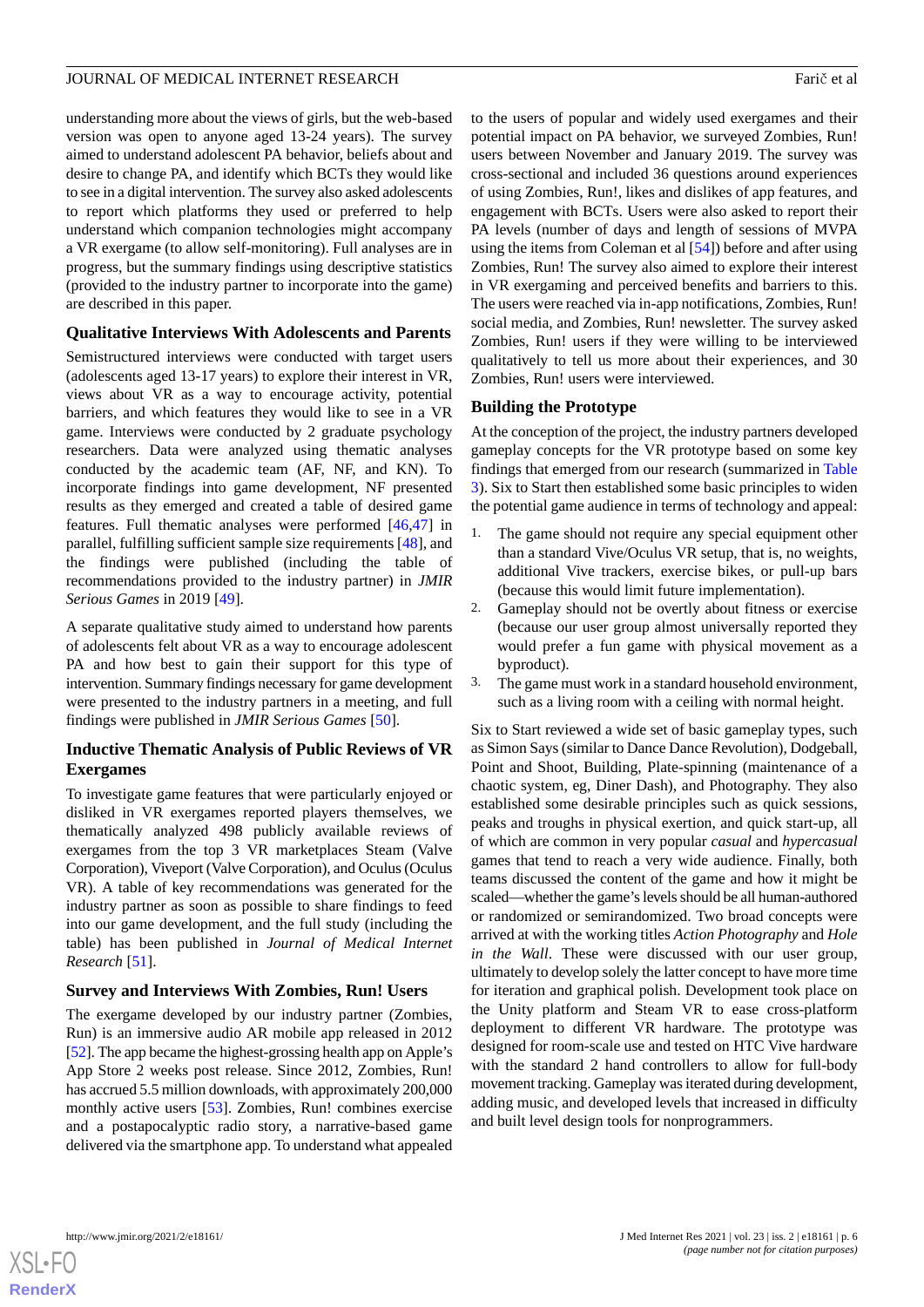<span id="page-6-0"></span>**Table 3.** Key features of research fed into the game design.

| Study                                     | Key findings that fed into game design                                                                                                                                                                                                                                                            | Reference                                            |
|-------------------------------------------|---------------------------------------------------------------------------------------------------------------------------------------------------------------------------------------------------------------------------------------------------------------------------------------------------|------------------------------------------------------|
| Review of the literature                  | Presented in Table 2                                                                                                                                                                                                                                                                              | Table 2                                              |
| User group                                | Preferences for game types and preferred BCTs <sup>a</sup><br>٠<br>Iterative feedback on prototype ideas                                                                                                                                                                                          | $N/A^b$                                              |
| Adolescent survey                         | Strong desire to increase PA <sup>c</sup><br>Preferred BCTs such as goal setting and feedback on performance<br>$\bullet$                                                                                                                                                                         | In preparation                                       |
| Adolescent qualitative interviews         | Desired VR <sup>d</sup> exergame features: being able to exercise at home; re-<br>$\bullet$<br>wards; increasing challenges; social or multiplayer aspects; using<br>own music<br>Barriers: high cost; the need for parental buy-in                                                               | Published in a study by Faric et al,<br>2019a [49]   |
| Parent qualitative interviews             | Approval of harnessing gaming for something positive<br>Intervention must be nonviolent<br>$\bullet$<br>Mental health most salient reason for encouraging PA, and a calming<br>$\bullet$<br>virtual environment preferred                                                                         | Published in a study by McMichael<br>et al 2020 [50] |
| Thematic review of VR exergame<br>reviews | Desired VR exergame features: removing motion sickness owing to<br>$\bullet$<br>the immersive quality and accurate graphics; gradual acquisition of<br>skill and multiplayer options with music<br>Disliked features: motion sickness, poor graphics, and unresponsive<br>$\bullet$<br>developers | Published in a study by Farič et al,<br>2019b [51]   |
| $ZRe$ survey                              | Global appeal to those who identified as gamers and nongamers of<br>$\bullet$<br>all ages; primary use of ZR was running but also walking, gardening,<br>cycling, and training for weight and fitness control, even to run<br>marathons                                                           | In preparation                                       |
| <b>ZR</b> interviews                      | The narrative and interactive storyline as the reason for engagement, In preparation<br>$\bullet$<br>not the actual gameplay; a distraction from negative and mundane<br>aspects of running; community feel; more than half used ZR to im-<br>prove mental health (improved mood)                 |                                                      |

<sup>a</sup>BCT: behavior change technique.

 $bN/A$ : not applicable. <sup>c</sup>PA: physical activity.

<sup>d</sup>VR: virtual reality.

<sup>e</sup>ZR: *Zombies, Run!*

#### **Intellectual Property: Game Code**

Establishing intellectual property (IP) agreements with multiple partners can be complex, and establishing an IP contract that satisfies all collaborators took many months. A funder requirement was that, at the end of the project, the code for our game would be made available open source under the Open Source License GPL v3 (General Public License version 3) and available on our website. Open-source code is beneficial for future software development and the academic community. A benefit of acquiring external funding for a research endeavor meant that Six to Start were also involved in an exploratory research capacity, rather than for financial gain. If other partnerships requiring similar IP contracts wish to see the content of the agreement to expedite their own process, they are welcome to contact the corresponding author for sharing.

## **Ethical Consideration**

The University College London (UCL) Ethics Committee provided ethical approval for all relevant steps described above

[XSL](http://www.w3.org/Style/XSL)•FO **[RenderX](http://www.renderx.com/)** (Project IDs: 10213/001, 12669/001, and 3777/004) and adolescents or parents provided informed written consent. The results of each stage of this work have been or will be disseminated through presentations at conferences in PA, public health, and gaming, and peer-reviewed publications.

## *Results*

#### **Quantitative Survey of Adolescents**

A total of 511 adolescents from schools and youth organizations completed the survey. Of these, 48.9% (250/511) were aged 13-15 years, 35.6% (182/511) aged 16-18 years and 15.5% (79/511) were aged 19-24 years. Analyses are ongoing, and we plan to explore differences in preferred BCTs and technology features by gender and age; however, 77.1% (394/511) were interested in advice to increase their PA and most likely to go on the web or use a tablet or mobile app to find information about PA. About 50.0% (256/511) used some kind of health tracker. Preliminary data on preferred BCTs suggest that goal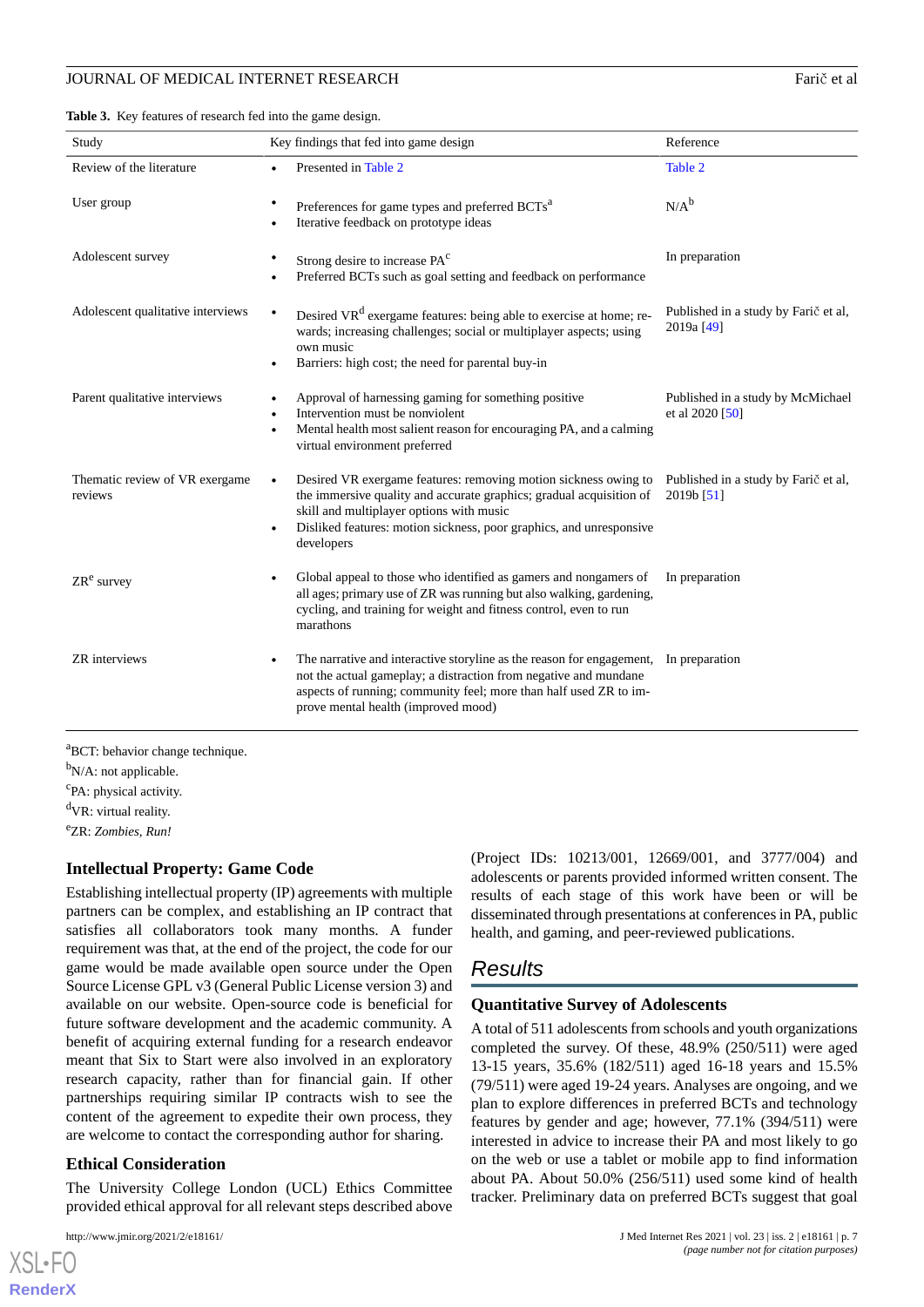setting, personalized feedback on behavior, instructions on how to perform a behavior, self-monitoring, and rewards were strongly desired. Features that were less desired were information about the health consequences of not performing sufficient PA and features that included social networks or forums or photo feedback.

#### **Qualitative Interviews With Adolescents and Parents**

Qualitative interviews were conducted with 31 adolescents (18/31, 58% female; 19/31, 62% non-White ethnicities). Boys and girls were equally positive about the use of VR for PA promotion. Both highlighted fun or enjoyment as fundamental. Participants identified rewards, increasing challenges, and including social or multiplayer and real-world aspects as important game features. Barriers included the cost of high-end systems and the need for parental approval [\[49](#page-12-17)]. Exercising at home was perceived as very appealing and a way to overcome social and cultural barriers to PA, particularly for girls. A total of 18 parents of adolescents took part in interviews and believed that VR exergaming would engage their adolescents with PA, and although they would prefer real-world PA, they were very supportive of an intervention that harnessed gaming for a positive outcome (promotion of PA). In addition, they consistently reported that to garner their support, a game must be nonviolent, and that mental health was their most salient reason for encouraging PA in their adolescents, so a game would ideally be calming or relaxing rather than aggressive. For more details on the results of the studies, see studies by Farič et al [[49\]](#page-12-17) and McMichael et al [[50\]](#page-12-18).

#### **Thematic Analysis of Public Reviews of VR Exergames**

The results of the review found that VR exergaming was a way to engage with PA in a fun, enjoyable, and playful way, without PA being the focus of the activity. Promisingly, users reported feeling that VR exergaming had provided exertion comparable with *real-world* PA. However, some notable drawbacks were also identified, such as those pertaining to the technology itself (eg, the mechanics of the games and unintuitive controls) and a lack of real-world feeling while playing the games. The full details of this study are available in a study by Farič et al [[51\]](#page-12-19).

#### **Survey of Zombies, Run! Users**

This work was in progress at the time of writing, and we plan to explore findings by age and gender, but summary findings are presented here. A total of 6423 participants opened the link, and 83.19% (5343/6423) completed the survey. Participants' age ranged from 16 to 71 years (mean 33.1, SD 10.1), with 58.62% (3131/5341) of them identified as female, 38.04% (2032/5341) as male, and 2.52% (135/5341) as other. Most participants were White (4498/5341, 84.21%), and approximately half were from the United States (2594/5343, 48.54%). The most common education category was a bachelors' degree education (1979/5341, 37.05%). Zombies, Run! app usage was associated with a reported mean increase of 84 min in PA per week (95% CI 82-87). Overall, 39.89% (2119/5311) of participants experienced a positive identity shift (from not a runner to a runner). The BCTs or game features with the strongest perceived impact on the PA behavior were positive outcomes of PA, goal setting, and obtaining intrinsic reward (through fun), whereas the least important were obtaining reward money and social comparison. The most popular game features of Zombies, Run! included simulation, customization, self-monitoring, roleplay, and obtaining a within-game reward. A total of 57.92% (3095/5343) had not tried VR exergaming but would like to, 20.11% (1075/5343) had not tried it and did not want to, 7.44% (398/5343) had tried and liked it, 1.59% (85/5343) had tried and did not like it, and 1.94% (104/5343) did not know what it was. By far, the most appealing perceived positive aspects of VR were immersion and fun or enjoyment. The perceived negative aspects were cost and discomfort (heavy or bulky headset).

Preliminary thematic analysis of 30 interviews revealed that people became immersed in PA through the story's narrative, which motivated them to keep going and distracted them from negative associations with PA. The app was not solely used for running by all participants, but also for walking, gardening, or cycling. A total of 70% (21/30) of the interviewed sample reported positive effects on mental health. The qualitative and quantitative work is being written for publication by NF as part of her PhD work.

## **The Prototype**

The key findings of the formative research fed into the prototype game are described briefly in [Table 3.](#page-6-0) The game was given the working title *Walls* (although we subsequently asked the user group to suggest appealing names; [Figure 1](#page-8-0)). In the game, the player needs to use the VR controllers to complete complex patterns that appear on walls by moving their arms and body to be as accurate as possible. An image of a player trying the prototype is presented in [Figure 2.](#page-8-1) The accuracy and speed of completion earn players high scores. The game includes PA movements such as stretching, fast and slow arm motions, and dodging. The idea is that if games were developed further, additional levels would become physically challenging. However, the virtual environment was also designed to be calming (based on parental views).

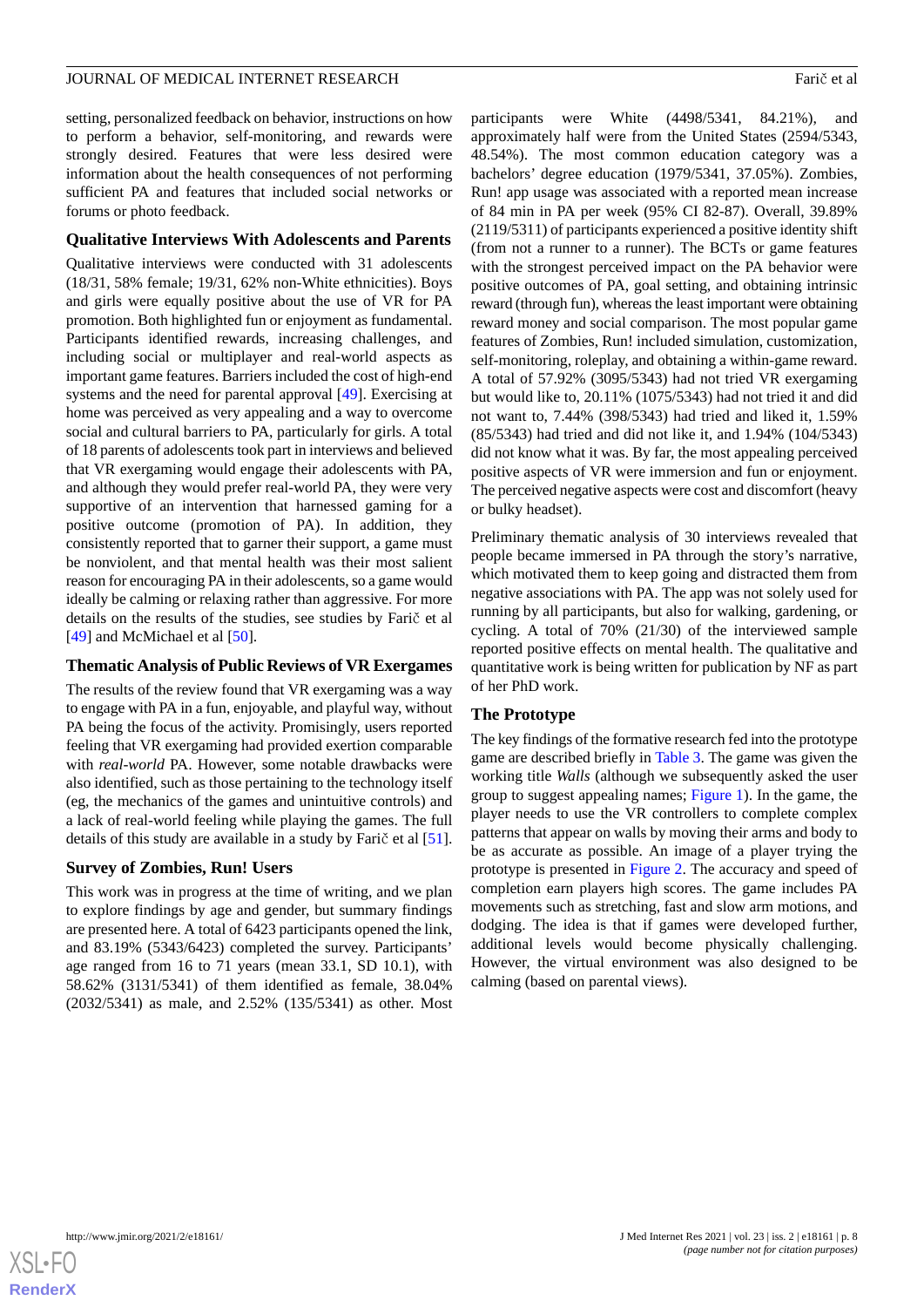<span id="page-8-0"></span>Figure 1. Walls exergame developed and evaluated as part of the project.



**Figure 2.** A player during Walls gameplay.

<span id="page-8-1"></span>

#### **User Testing of the Prototype**

Before trying our prototype, 89% (17/19) of the boys and 59% (10/17) of girls had tried some form of VR. This was almost always a smartphone-based headset rather than a fully immersive experience. All but one who had tried it reported enjoying it, except for one reporting motion sickness. When asked which features they would like to see in our game, goal setting, rewards, social aspects, choosing their own music, custom levels or custom storyline, player creation, and progressive game challenges were reported as the most important features. Most students (but not all) enjoyed the prototype gameplay (23/31, 74%). Issues were lack of instructions at the set up to practice, confusing controller functions, and not seeing the overview of other people's scores at the end to compare their performance. Almost all students reported feeling excited about the potential

[XSL](http://www.w3.org/Style/XSL)•FO **[RenderX](http://www.renderx.com/)**

of the VR game once it had been further developed and provided additional feedback ranging from alternative names, features that would make the game even more appealing, to ideas for the wider intervention.

#### **Other Important Outcomes: Training of Researchers and Engaging Adolescents With Science**

The formative development work described here has facilitated substantial postgraduate training. In a short funding timeframe, when a large proportion of the grant has to necessarily go toward game development, to conduct and disseminate work, it has been invaluable to involve graduate psychology researchers. In total, 4 UCL Master of Science students (listed in the Acknowledgments sections in this paper and authors on the relevant papers) conducted their dissertations on this work, and the data will contribute to the PhD of NF (who was employed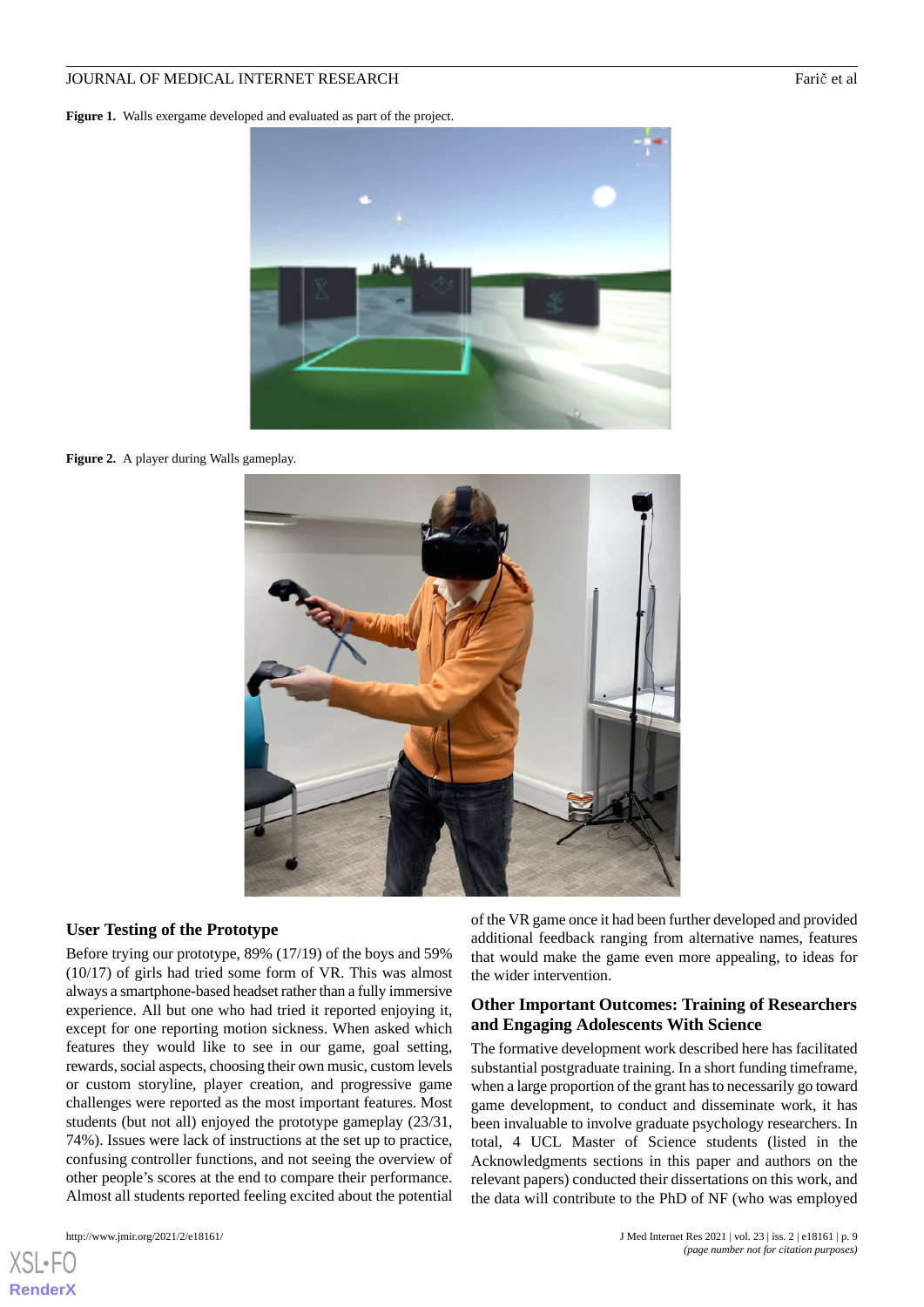as a research assistant during the funding period). This project's novelty and the opportunity to spend time in a research center and a gaming lab made the projects appealing and extremely enjoyable and valuable for students. In addition, teachers from the schools where the user groups were recruited informed us that an unanticipated benefit was the engagement of their young people in the scientific process, with a number of their girls and boys expressing feeling motivated to pursue careers in scientific research or computer science or game development.

## *Discussion*

#### **Principal Findings**

This paper described the formative intervention development work that resulted in the development of a prototype VR exergame designed to engage adolescents with PA. The results of the vEngage formative development phases demonstrate that our target population—younger adolescents aged between 13 and 17 years—see great potential in VR technology as a means of engaging in PA, and this enthusiasm was reflected by users of another exergame population (Zombies, Run!). We identified a number of desired features of VR exergames, including realistic body movements, removing motion sickness and accurate graphics, gradual acquisition of skills, and multiplayer options with music. However, notable perceived drawbacks to a VR exergaming intervention were affordability, accessibility, and potential discomfort. In addition, our study using inductive thematic analysis of public VR exergame reviews suggested that although VR exergaming can elicit levels of exertion that users equate with other forms of MVPA and distract participants from the negative perception of performing PA, the affordability of high-end VR equipment, graphics, and motion sickness are still drawbacks to VR becoming more mainstream [\[51](#page-12-19)].

The benefit of the applied design was that academics used traditional academic methods of inquiry to study the target population and, in turn, informed the game developers. Feedback on our prototype was encouraging, and future work (subject to funding) will seek to develop the prototype and wider intervention components further. The academic-industry collaboration was successful because of its iterative nature and frequent meetings where goals were set and the work was performed in parallel and shared in real time. We hope that our process can guide researchers who wish to design an intervention together with their target population and an industry partner. We established ways of distilling top-line academic findings quickly to provide to an industry partner. In addition, we used methods of accessing information quickly, such as analyzing existing publicly available reviews of VR exergames [\[51](#page-12-19)] or collecting data from the existing Zombies, Run! user base, along with more traditional recruitment processes.

#### **Study Strengths and Limitations**

This study has several strengths and limitations. The collaborative approach and involvement of end users were strengths. However, within the limits of early-phase funding, it was only possible to develop the game to a standard that would facilitate user input, meaning that we could not assess the game's potential for impact on PA. We have an ongoing experimental study exploring the potential exertion (heart rate and perceived

exertion) that can be achieved by playing some of the popular, commercially available VR games.

The mixed methods were a strength; we employed a number of different methods, including thematic analysis of player reviews, app surveys, standard surveys, and qualitative interviews. However, formative studies had limitations. The quantitative surveys were cross-sectional self-report (although questions about interest and engagement cannot be assessed objectively), and a future aim would be to test the fully developed game and use accelerometers to measure PA. The school-based survey was completed as a class activity following opt-out consent. However, it is very likely that the Zombies, Run! user survey was completed by users who felt most positive about the exergame, introducing some selection bias. Our user group and those interviewed qualitatively were recruited from schools in and around the research center in London, which may not reflect others' views in different geographical locations (although the sample of interviewed Zombies, Run! users was global). The vast majority of those we surveyed or interviewed did not own or use VR frequently, which meant that barriers and benefits were generally perceived rather than based on experience. Prolonged and frequent exposure in the context of a trial would allow us to explore how these factors influence their PA behavior and user experience. A multimodal intervention would likely be required, targeting multiple influences on adolescent PA [[17](#page-11-6)[,18](#page-11-7)], and this work only focused on VR exergaming (which we hypothesized may enhance motivation for PA). In line with frameworks such as the COM-B model (capability, opportunity, motivation, behavior) and behavior change wheel, it is important that an intervention considers the broader influences on behavior and not just individual motivation [[42\]](#page-12-10).

#### **Long-Term, Sustained Behavior Change**

It is worth considering the broader application of our findings, including steps toward implementation of VR (and AR) exergaming interventions. Implementation of VR games to sustain behavior change would be made easier if VR gyms or fitness centers using VR existed in the United Kingdom, but at present (August 2020), there are none, and the cost of an average head-mounted VR is still relatively high (average Can \$585 [US \$460]). The virtual gyms (eg, Digme) that do exist do not allow full immersion via head-mounted pieces but modify the user's experience by similar means such as theater performances and AR (eg, use of music and lights) and display certain features on the screens in front of users [\[55](#page-12-23)]. The availability and accessibility of VR for PA is still tied to cost, the technological market, and PA competitors (eg, gyms, fitness clubs, sports centers, apps, and outdoors). VR exergaming would have to offer people a distinct and accessible PA experience. However, it has been predicted that VR console homeownership will continue to rise [\[32](#page-12-0)]. The COVID-19 pandemic and the need for social distancing or restrictions placed on exercise facilities mean that tools that can facilitate home-based exercise have never been more important.

#### **Future Work**

There are a number of challenges in the next steps of the project. First, funding must be acquired for future phases. The funding was awarded for formative development work, and we believe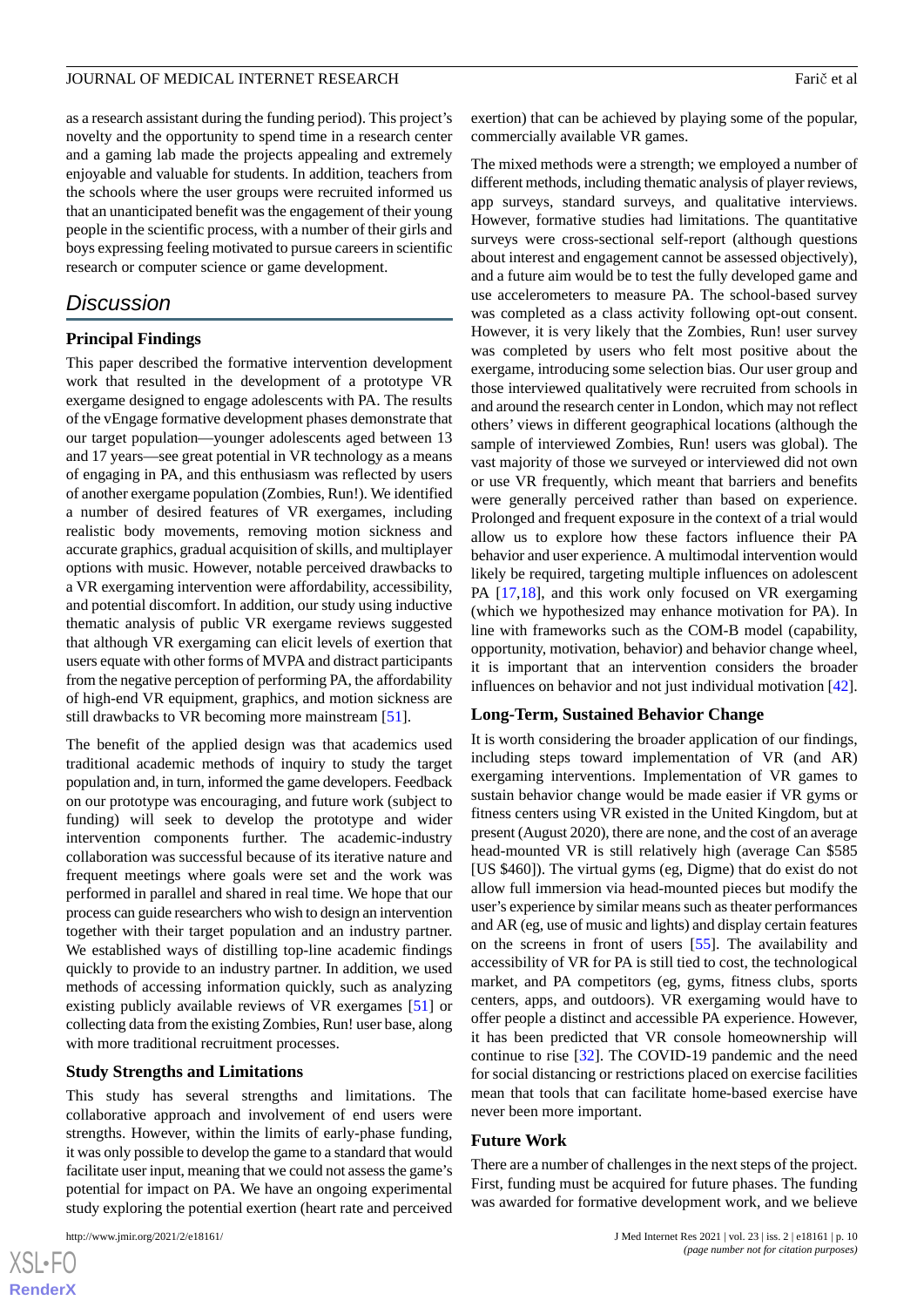that we have established that VR exergaming is promising for engagement with PA in our target group. However, significant development work is required for the game to be at the stage where it is ready to trial. As highlighted in the introduction, a multimodal intervention would likely be required to facilitate sustained PA change [\[17](#page-11-6),[18\]](#page-11-7). We have always acknowledged that the game alone is unlikely to be sufficient for long-term change and working with our user group identified that linking with *real-world* technologies (eg, trackers) and real-world activity partners (eg, vouchers to try a range of real-world activities like climbing wall, boxing class, and trampoline park). However, these options will have to consider the post–COVID-19 pandemic world and the need for socially distanced exercise, which our vEngage project did not directly address. The implementation also requires the game to be promoted in order to gain a sufficient user base to support further testing and warrant further development. To be successful as

more than a testbed, the game needs a funding mechanism beyond the initial research funding.

Future intervention development steps (phase II) include developing the VR game to a high specification, identifying components that can link PA to the game (eg, smartphone phone tracking), linking with real-world PA partners (eg, schools and community or leisure centers, gaming conferences), and linking with vloggers (video bloggers). Ultimately, we would like to empirically test our intervention's potential to enhance motivation and change behavior (phase II).

## **Conclusions**

This vEngage project is the first attempt to develop a VR exergame designed to engage adolescents with PA using an academic-industry collaboration [[56\]](#page-12-24). Our findings suggest that VR exergaming has potential as a public health intervention designed to engage adolescents in PA. We plan to take this work forward and invite collaboration for future stages.

## **Acknowledgments**

The authors would like to thank the UK MRC for funding the vEngage project for funding (grant number MR/R015430/1). The authors would like to acknowledge the contributions of 4 UCL MSc students, Lucy McMichael, James Botevyle, Eleanor Yorke, and Katie Rudge, to the described work, and the authors thank the students in their user group and the teachers who facilitated these.

## **Conflicts of Interest**

<span id="page-10-0"></span>As outlined in the paper, this is a true academic and industry collaboration funded by the UK MRC industry partnership grant and leads to the development of a VR game licensed by Six to Start. There is no legal, financial, or commercial conflict with the authors' industry partner company, Six to Start.

## <span id="page-10-1"></span>**References**

- <span id="page-10-2"></span>1. Warburton DE, Nicol CW, Bredin SS. Health benefits of physical activity: the evidence. CMAJ 2006 Mar 14;174(6):801-809 [[FREE Full text](http://www.cmaj.ca/cgi/pmidlookup?view=long&pmid=16534088)] [doi: [10.1503/cmaj.051351\]](http://dx.doi.org/10.1503/cmaj.051351) [Medline: [16534088](http://www.ncbi.nlm.nih.gov/entrez/query.fcgi?cmd=Retrieve&db=PubMed&list_uids=16534088&dopt=Abstract)]
- <span id="page-10-3"></span>2. Blondell SJ, Hammersley-Mather R, Veerman JL. Does physical activity prevent cognitive decline and dementia?: A systematic review and meta-analysis of longitudinal studies. BMC Public Health 2014;14:510 [[FREE Full text](http://www.biomedcentral.com/1471-2458/14/510)] [doi: [10.1186/1471-2458-14-510\]](http://dx.doi.org/10.1186/1471-2458-14-510) [Medline: [24885250\]](http://www.ncbi.nlm.nih.gov/entrez/query.fcgi?cmd=Retrieve&db=PubMed&list_uids=24885250&dopt=Abstract)
- <span id="page-10-4"></span>3. Hallal PC, Victora CG, Azevedo MR, Wells JCK. Adolescent physical activity and health: a systematic review. Sports Med 2006;36(12):1019-1030. [doi: [10.2165/00007256-200636120-00003](http://dx.doi.org/10.2165/00007256-200636120-00003)] [Medline: [17123326](http://www.ncbi.nlm.nih.gov/entrez/query.fcgi?cmd=Retrieve&db=PubMed&list_uids=17123326&dopt=Abstract)]
- <span id="page-10-5"></span>4. Telama R, Yang X, Viikari J, Välimäki I, Wanne O, Raitakari O. Physical activity from childhood to adulthood: a 21-year tracking study. Am J Prev Med 2005 Apr;28(3):267-273. [doi: [10.1016/j.amepre.2004.12.003\]](http://dx.doi.org/10.1016/j.amepre.2004.12.003) [Medline: [15766614](http://www.ncbi.nlm.nih.gov/entrez/query.fcgi?cmd=Retrieve&db=PubMed&list_uids=15766614&dopt=Abstract)]
- <span id="page-10-6"></span>5. Bell JA, Hamer M, Richmond RC, Timpson NJ, Carslake D, Davey Smith G. Associations of device-measured physical activity across adolescence with metabolic traits: orospective cohort study. PLoS Med 2018 Sep 11;15(9):e1002649 [\[FREE](https://dx.plos.org/10.1371/journal.pmed.1002649) [Full text\]](https://dx.plos.org/10.1371/journal.pmed.1002649) [doi: [10.1371/journal.pmed.1002649](http://dx.doi.org/10.1371/journal.pmed.1002649)] [Medline: [30204755\]](http://www.ncbi.nlm.nih.gov/entrez/query.fcgi?cmd=Retrieve&db=PubMed&list_uids=30204755&dopt=Abstract)
- <span id="page-10-7"></span>6. Schmoldt A, Rohloff C. Dehydro-digitoxosides of digitoxigenin: formation and importance for the digitoxin metabolism in the rat. Naunyn Schmiedebergs Arch Pharmacol 1978 Nov;305(2):167-172. [doi: [10.1007/BF00508288](http://dx.doi.org/10.1007/BF00508288)] [Medline: [732892](http://www.ncbi.nlm.nih.gov/entrez/query.fcgi?cmd=Retrieve&db=PubMed&list_uids=732892&dopt=Abstract)]
- <span id="page-10-8"></span>7. Bélair M, Kohen DE, Kingsbury M, Colman I. Relationship between leisure time physical activity, sedentary behaviour and symptoms of depression and anxiety: evidence from a population-based sample of Canadian adolescents. BMJ Open 2018 Oct 17;8(10):e021119 [\[FREE Full text\]](http://bmjopen.bmj.com/cgi/pmidlookup?view=long&pmid=30337306) [doi: [10.1136/bmjopen-2017-021119](http://dx.doi.org/10.1136/bmjopen-2017-021119)] [Medline: [30337306\]](http://www.ncbi.nlm.nih.gov/entrez/query.fcgi?cmd=Retrieve&db=PubMed&list_uids=30337306&dopt=Abstract)
- <span id="page-10-9"></span>8. Bailey AP, Hetrick SE, Rosenbaum S, Purcell R, Parker AG. Treating depression with physical activity in adolescents and young adults: a systematic review and meta-analysis of randomised controlled trials. Psychol Med 2018 May;48(7):1068-1083. [doi: [10.1017/S0033291717002653\]](http://dx.doi.org/10.1017/S0033291717002653) [Medline: [28994355](http://www.ncbi.nlm.nih.gov/entrez/query.fcgi?cmd=Retrieve&db=PubMed&list_uids=28994355&dopt=Abstract)]
- 9. Dumith SC, Gigante DP, Domingues MR, Kohl HW. Physical activity change during adolescence: a systematic review and a pooled analysis. Int J Epidemiol 2011 Jun;40(3):685-698 [\[FREE Full text](http://ije.oxfordjournals.org/cgi/pmidlookup?view=long&pmid=21245072)] [doi: [10.1093/ije/dyq272\]](http://dx.doi.org/10.1093/ije/dyq272) [Medline: [21245072\]](http://www.ncbi.nlm.nih.gov/entrez/query.fcgi?cmd=Retrieve&db=PubMed&list_uids=21245072&dopt=Abstract)
- 10. Health Survey for England 2016 Children's health. National Centre for Social Research, UCL. London: NHS Digital; 2017. URL: <http://healthsurvey.hscic.gov.uk/media/63769/HSE2016-Child-health.pdf> [accessed 2020-12-12]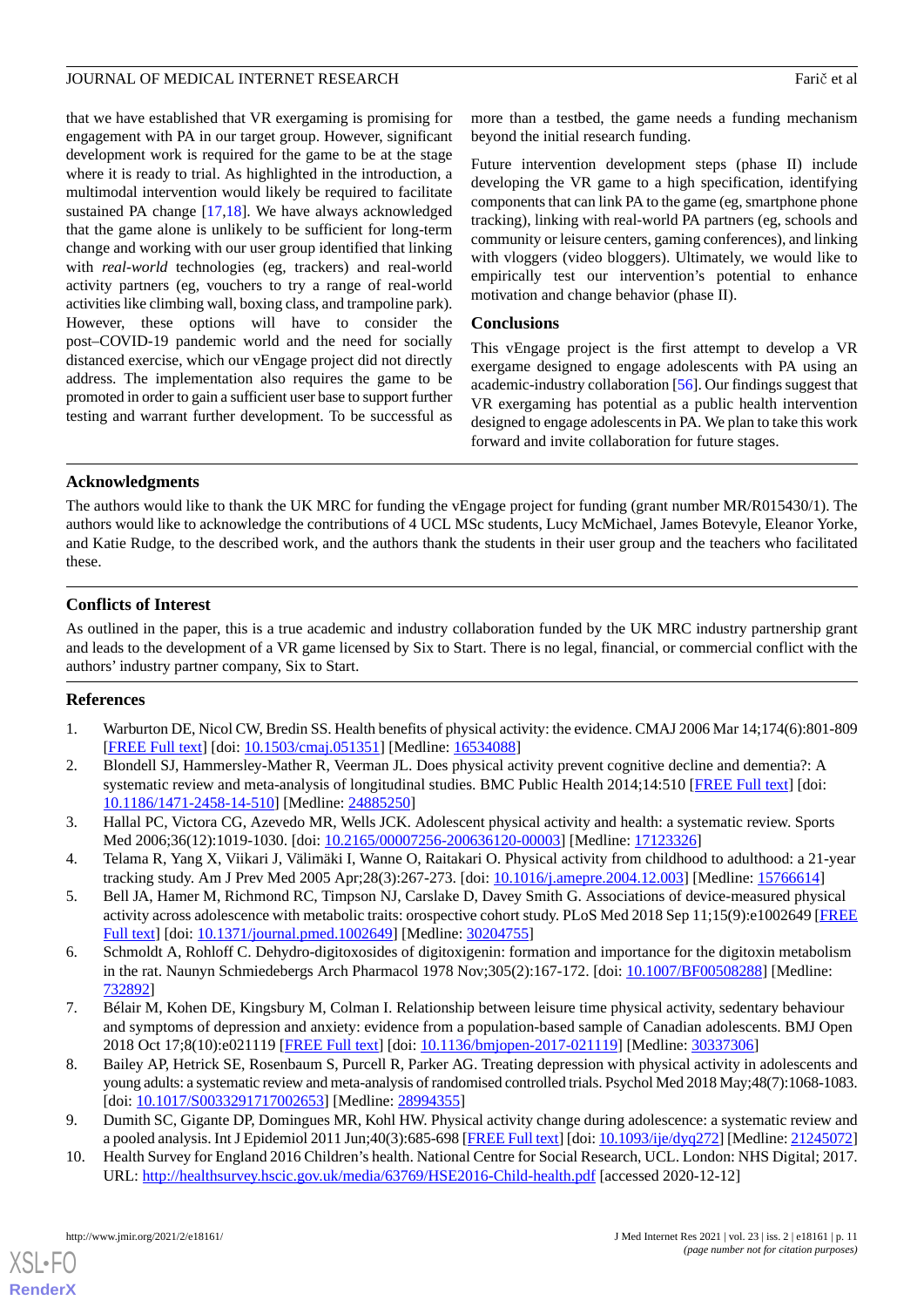- <span id="page-11-0"></span>11. Landry BW, Driscoll SW. Physical activity in children and adolescents. PM R 2012 Nov;4(11):826-832. [doi: [10.1016/j.pmrj.2012.09.585](http://dx.doi.org/10.1016/j.pmrj.2012.09.585)] [Medline: [23174545](http://www.ncbi.nlm.nih.gov/entrez/query.fcgi?cmd=Retrieve&db=PubMed&list_uids=23174545&dopt=Abstract)]
- <span id="page-11-1"></span>12. Guthold R, Stevens GA, Riley LM, Bull FC. Global trends in insufficient physical activity among adolescents: a pooled analysis of 298 population-based surveys with 1·6 million participants. The Lancet Child & Adolescent Health 2020 Jan;4(1):23-35. [doi: [10.1016/s2352-4642\(19\)30323-2](http://dx.doi.org/10.1016/s2352-4642(19)30323-2)]
- <span id="page-11-3"></span><span id="page-11-2"></span>13. Xu J, Gao C. Physical activity guidelines for Chinese children and adolescents: the next essential step. J Sport Health Sci 2018 Jan;7(1):120-122 [[FREE Full text](https://linkinghub.elsevier.com/retrieve/pii/S2095-2546(17)30094-7)] [doi: [10.1016/j.jshs.2017.07.001\]](http://dx.doi.org/10.1016/j.jshs.2017.07.001) [Medline: [30356441\]](http://www.ncbi.nlm.nih.gov/entrez/query.fcgi?cmd=Retrieve&db=PubMed&list_uids=30356441&dopt=Abstract)
- <span id="page-11-4"></span>14. Corder K, Sharp SJ, Atkin AJ, Griffin SJ, Jones AP, Ekelund U, et al. Change in objectively measured physical activity during the transition to adolescence. Br J Sports Med 2014 Apr 9:730-736 [[FREE Full text](http://bjsm.bmj.com/cgi/pmidlookup?view=long&pmid=24273308)] [doi: [10.1136/bjsports-2013-093190](http://dx.doi.org/10.1136/bjsports-2013-093190)] [Medline: [24273308\]](http://www.ncbi.nlm.nih.gov/entrez/query.fcgi?cmd=Retrieve&db=PubMed&list_uids=24273308&dopt=Abstract)
- <span id="page-11-5"></span>15. Metcalf B, Henley W, Wilkin T. Effectiveness of intervention on physical activity of children: systematic review and meta-analysis of controlled trials with objectively measured outcomes (EarlyBird 54). BMJ 2012 Sep 27;345:e5888. [doi: [10.1136/bmj.e5888](http://dx.doi.org/10.1136/bmj.e5888)] [Medline: [23044984](http://www.ncbi.nlm.nih.gov/entrez/query.fcgi?cmd=Retrieve&db=PubMed&list_uids=23044984&dopt=Abstract)]
- <span id="page-11-6"></span>16. Love R, Adams J, van Sluijs EMF. Are school-based physical activity interventions effective and equitable? A meta-analysis of cluster randomized controlled trials with accelerometer-assessed activity. Obes Rev 2019 Jun;20(6):859-870 [\[FREE Full](http://europepmc.org/abstract/MED/30628172) [text](http://europepmc.org/abstract/MED/30628172)] [doi: [10.1111/obr.12823](http://dx.doi.org/10.1111/obr.12823)] [Medline: [30628172\]](http://www.ncbi.nlm.nih.gov/entrez/query.fcgi?cmd=Retrieve&db=PubMed&list_uids=30628172&dopt=Abstract)
- <span id="page-11-7"></span>17. Messing S, Rütten A, Abu-Omar K, Ungerer-Röhrich U, Goodwin L, Burlacu I, et al. How can physical activity be promoted among children and adolescents? A systematic review of reviews across settings. Front Public Health 2019 Mar 19;7:55-55 [[FREE Full text](https://doi.org/10.3389/fpubh.2019.00055)] [doi: [10.3389/fpubh.2019.00055](http://dx.doi.org/10.3389/fpubh.2019.00055)] [Medline: [30941342\]](http://www.ncbi.nlm.nih.gov/entrez/query.fcgi?cmd=Retrieve&db=PubMed&list_uids=30941342&dopt=Abstract)
- <span id="page-11-8"></span>18. Sutherland R, Campbell E, Lubans DR, Morgan PJ, Okely AD, Nathan N, et al. 'Physical Activity 4 Everyone' school-based intervention to prevent decline in adolescent physical activity levels: 12 month (mid-intervention) report on a cluster randomised trial. Br J Sports Med 2016 Apr 10;50(8):488-495 [[FREE Full text\]](http://bjsm.bmj.com/lookup/pmidlookup?view=long&pmid=26359346) [doi: 10.1136/bisports-2014-094523] [Medline: [26359346](http://www.ncbi.nlm.nih.gov/entrez/query.fcgi?cmd=Retrieve&db=PubMed&list_uids=26359346&dopt=Abstract)]
- <span id="page-11-9"></span>19. Rose T, Barker M, Maria JC, Morrison L, Lawrence W, Strömmer S, et al. A systematic review of digital interventions for improving the diet and physical activity behaviors of adolescents. J Adolesc Health 2017 Dec;61(6):669-677 [[FREE Full](http://europepmc.org/abstract/MED/28822682) [text](http://europepmc.org/abstract/MED/28822682)] [doi: [10.1016/j.jadohealth.2017.05.024](http://dx.doi.org/10.1016/j.jadohealth.2017.05.024)] [Medline: [28822682](http://www.ncbi.nlm.nih.gov/entrez/query.fcgi?cmd=Retrieve&db=PubMed&list_uids=28822682&dopt=Abstract)]
- <span id="page-11-11"></span><span id="page-11-10"></span>20. Ii SS, Fitzgerald L, Morys-Carter MM, Davie NL, Barker R. Knowledge translation in tri-sectoral collaborations: an exploration of perceptions of academia, industry and healthcare collaborations in innovation adoption. Health Policy 2018 Feb;122(2):175-183. [doi: [10.1016/j.healthpol.2017.11.010\]](http://dx.doi.org/10.1016/j.healthpol.2017.11.010) [Medline: [29191387\]](http://www.ncbi.nlm.nih.gov/entrez/query.fcgi?cmd=Retrieve&db=PubMed&list_uids=29191387&dopt=Abstract)
- <span id="page-11-12"></span>21. Goodman W, McFerran E, Purves R, Redpath I, Beeken RJ. The untapped potential of the gaming community: narrative review. JMIR Serious Games 2018 Sep 25;6(3):e10161 [\[FREE Full text\]](http://games.jmir.org/2018/3/e10161/) [doi: [10.2196/10161](http://dx.doi.org/10.2196/10161)] [Medline: [30274962\]](http://www.ncbi.nlm.nih.gov/entrez/query.fcgi?cmd=Retrieve&db=PubMed&list_uids=30274962&dopt=Abstract)
- <span id="page-11-13"></span>22. Gao Z, Chen S, Pasco D, Pope Z. A meta-analysis of active video games on health outcomes among children and adolescents. Obes Rev 2015 Sep;16(9):783-794. [doi: [10.1111/obr.12287\]](http://dx.doi.org/10.1111/obr.12287) [Medline: [25943852\]](http://www.ncbi.nlm.nih.gov/entrez/query.fcgi?cmd=Retrieve&db=PubMed&list_uids=25943852&dopt=Abstract)
- <span id="page-11-14"></span>23. Staiano AE, Abraham AA, Calvert SL. Adolescent exergame play for weight loss and psychosocial improvement: a controlled physical activity intervention. Obesity (Silver Spring) 2013 Mar;21(3):598-601 [\[FREE Full text\]](https://doi.org/10.1002/oby.20282) [doi: [10.1002/oby.20282](http://dx.doi.org/10.1002/oby.20282)] [Medline: [23592669](http://www.ncbi.nlm.nih.gov/entrez/query.fcgi?cmd=Retrieve&db=PubMed&list_uids=23592669&dopt=Abstract)]
- <span id="page-11-15"></span>24. Staiano AE, Marker AM, Beyl RA, Hsia DS, Katzmarzyk PT, Newton RL. A randomized controlled trial of dance exergaming for exercise training in overweight and obese adolescent girls. Pediatr Obes 2017 Apr;12(2):120-128 [[FREE Full text](http://europepmc.org/abstract/MED/26918815)] [doi: [10.1111/ijpo.12117\]](http://dx.doi.org/10.1111/ijpo.12117) [Medline: [26918815\]](http://www.ncbi.nlm.nih.gov/entrez/query.fcgi?cmd=Retrieve&db=PubMed&list_uids=26918815&dopt=Abstract)
- <span id="page-11-16"></span>25. McBain T, Weston M, Crawshaw P, Haighton C, Spears I. Development of an Exergame to Deliver a Sustained Dose of High-Intensity Training: Formative Pilot Randomized Trial. JMIR Serious Games 2018 Mar 27;6(1):e4 [[FREE Full text\]](https://games.jmir.org/2018/1/e4/) [doi: [10.2196/games.7758](http://dx.doi.org/10.2196/games.7758)] [Medline: [29588271\]](http://www.ncbi.nlm.nih.gov/entrez/query.fcgi?cmd=Retrieve&db=PubMed&list_uids=29588271&dopt=Abstract)
- <span id="page-11-17"></span>26. Howe KB, Suharlim C, Ueda P, Howe D, Kawachi I, Rimm EB. Gotta catch'em all! Pokémon GO and physical activity among young adults: difference in differences study. BMJ 2016 Dec 13;355:i6270 [\[FREE Full text\]](http://www.bmj.com/lookup/pmidlookup?view=long&pmid=27965211) [doi: [10.1136/bmj.i6270\]](http://dx.doi.org/10.1136/bmj.i6270) [Medline: [27965211](http://www.ncbi.nlm.nih.gov/entrez/query.fcgi?cmd=Retrieve&db=PubMed&list_uids=27965211&dopt=Abstract)]
- <span id="page-11-18"></span>27. O'Loughlin EK, Barnett TA, McGrath JJ, Consalvo M, Kakinami L. Factors associated with sustained exergaming: longitudinal investigation. JMIR Serious Games 2019 Jul 31;7(2):e13335 [[FREE Full text](https://games.jmir.org/2019/2/e13335/)] [doi: [10.2196/13335\]](http://dx.doi.org/10.2196/13335) [Medline: [31368440](http://www.ncbi.nlm.nih.gov/entrez/query.fcgi?cmd=Retrieve&db=PubMed&list_uids=31368440&dopt=Abstract)]
- <span id="page-11-19"></span>28. Ankrah S, AL-Tabbaa O. Universities–industry collaboration: a systematic review. Scandinavian Journal of Management 2015 Sep;31(3):387-408. [doi: [10.1016/j.scaman.2015.02.003](http://dx.doi.org/10.1016/j.scaman.2015.02.003)]
- <span id="page-11-20"></span>29. Blandford A, Gibbs J, Newhouse N, Perski O, Singh A, Murray E. Seven lessons for interdisciplinary research on interactive digital health interventions. Digit Health 2018;4:2055207618770325 [[FREE Full text](http://europepmc.org/abstract/MED/29942629)] [doi: [10.1177/2055207618770325](http://dx.doi.org/10.1177/2055207618770325)] [Medline: [29942629](http://www.ncbi.nlm.nih.gov/entrez/query.fcgi?cmd=Retrieve&db=PubMed&list_uids=29942629&dopt=Abstract)]
- 30. Fisher A, Meisel S, Webb T, Fisher B. Innerselfie: Can we use Immersive Virtual Reality to change cancer risk perceptions and promote physical activity in young people? In: UCL 2nd Behaviour Change Conference: Digital Health and Wellbeing. SENATE HOUSE, MALET STREET, LONDON, WC1E 7HU: Frontiers of Public Health; 2016:2.
- 31. Slater M, Wilbur S. A Framework for Immersive Virtual Environments (FIVE): speculations on the role of presence in virtual environments. Presence: Teleoperators & Virtual Environments 1997 Dec;6(6):603-616. [doi: [10.1162/pres.1997.6.6.603\]](http://dx.doi.org/10.1162/pres.1997.6.6.603)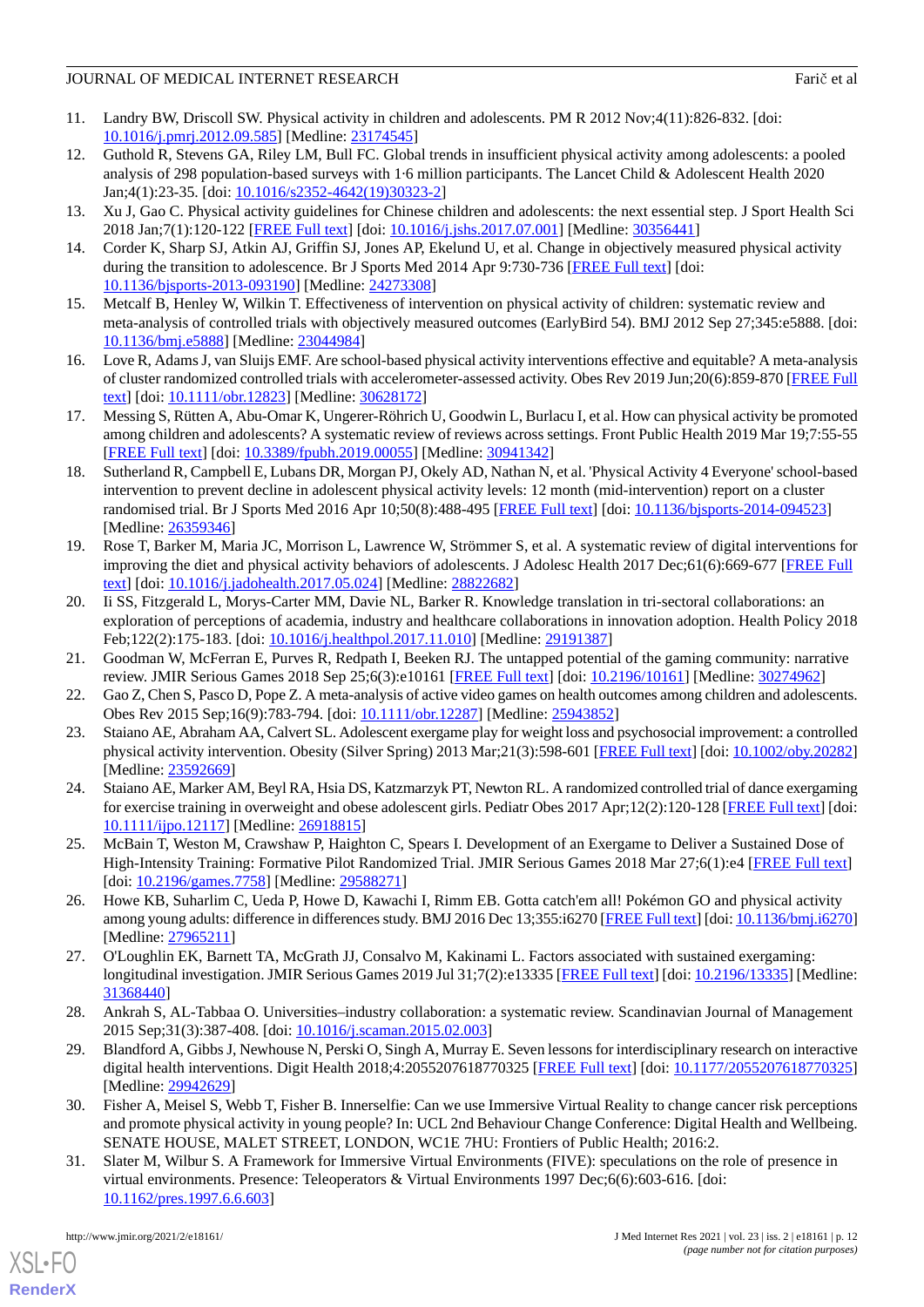- <span id="page-12-0"></span>32. Statista. 2020. Worldwide VR headset shipment 2018-2022, by segment. 2021 Jan 4. URL: [https://www.statista.com/](https://www.statista.com/statistics/754860/worldwide-vr-headset-shipment-by-segment/) [statistics/754860/worldwide-vr-headset-shipment-by-segment/](https://www.statista.com/statistics/754860/worldwide-vr-headset-shipment-by-segment/) [accessed 2021-01-07]
- <span id="page-12-2"></span><span id="page-12-1"></span>33. Plante TG, Aldridge A, Bogden R, Hanelin C. Might virtual reality promote the mood benefits of exercise? Computers in Human Behavior 2003 Jul;19(4):495-509. [doi: [10.1016/S0747-5632\(02\)00074-2\]](http://dx.doi.org/10.1016/S0747-5632(02)00074-2)
- <span id="page-12-3"></span>34. Finkelstein S, Suma EA. Astrojumper: motivating exercise with an immersive virtual reality exergame. Presence: Teleoperators and Virtual Environments 2011 Feb  $01;20(1)$ :78-92. [doi:  $10.1162/pres$  a 00036]
- 35. Craig P, Dieppe P, Macintyre S, Michie S, Nazareth I, Petticrew M, Medical Research Council Guidance. Developing and evaluating complex interventions: the new Medical Research Council guidance. BMJ 2008 Sep 29;337(sep29 1):a1655-a1655 [[FREE Full text](http://europepmc.org/abstract/MED/18824488)] [doi: [10.1136/bmj.a1655](http://dx.doi.org/10.1136/bmj.a1655)] [Medline: [18824488](http://www.ncbi.nlm.nih.gov/entrez/query.fcgi?cmd=Retrieve&db=PubMed&list_uids=18824488&dopt=Abstract)]
- <span id="page-12-5"></span><span id="page-12-4"></span>36. Bauman AE, Reis RS, Sallis JF, Wells JC, Loos RJF, Martin BW, et al. Correlates of physical activity: why are some people physically active and others not? Lancet 2012 Jul 21;380(9838):258-271. [doi: [10.1016/S0140-6736\(12\)60735-1](http://dx.doi.org/10.1016/S0140-6736(12)60735-1)] [Medline: [22818938](http://www.ncbi.nlm.nih.gov/entrez/query.fcgi?cmd=Retrieve&db=PubMed&list_uids=22818938&dopt=Abstract)]
- <span id="page-12-7"></span><span id="page-12-6"></span>37. Callon M. Some elements of a sociology of translation: domestication of the scallops and the fishermen of St Brieuc Bay. The Sociological Review 2015 May 29;32(1\_suppl):196-233. [doi: [10.1111/j.1467-954x.1984.tb00113.x\]](http://dx.doi.org/10.1111/j.1467-954x.1984.tb00113.x)
- 38. Six to Start. Six to Start. URL: <https://www.sixtostart.com/> [accessed 2020-06-16]
- <span id="page-12-8"></span>39. Theory. Center for Self Determination Theory. URL: [https://selfdeterminationtheory.org/theory/\[accessed](https://selfdeterminationtheory.org/theory/[accessed) [accessed 2021-01-05]
- <span id="page-12-9"></span>40. Przybylski AK, Rigby CS, Ryan RM. A motivational model of video game engagement. Rev of Gen Psychol 2010 Jun;14(2):154-166. [doi: [10.1037/a0019440](http://dx.doi.org/10.1037/a0019440)]
- <span id="page-12-10"></span>41. Andrade A, Correia CK, Coimbra DR. The psychological effects of exergames for children and adolescents with obesity: a systematic review and meta-analysis. Cyberpsychol Behav Soc Netw 2019 Nov;22(11):724-735. [doi: [10.1089/cyber.2019.0341](http://dx.doi.org/10.1089/cyber.2019.0341)] [Medline: [31697604](http://www.ncbi.nlm.nih.gov/entrez/query.fcgi?cmd=Retrieve&db=PubMed&list_uids=31697604&dopt=Abstract)]
- <span id="page-12-11"></span>42. Michie S, Richardson M, Johnston M, Abraham C, Francis J, Hardeman W, et al. The behavior change technique taxonomy (v1) of 93 hierarchically clustered techniques: building an international consensus for the reporting of behavior change interventions. Ann Behav Med 2013 Aug;46(1):81-95. [doi: [10.1007/s12160-013-9486-6\]](http://dx.doi.org/10.1007/s12160-013-9486-6) [Medline: [23512568\]](http://www.ncbi.nlm.nih.gov/entrez/query.fcgi?cmd=Retrieve&db=PubMed&list_uids=23512568&dopt=Abstract)
- <span id="page-12-12"></span>43. Michie S, van SMM, West R. The behaviour change wheel: a new method for characterising and designing behaviour change interventions. Implement Sci 2011;6:42 [[FREE Full text](http://www.implementationscience.com/content/6//42)] [doi: [10.1186/1748-5908-6-42\]](http://dx.doi.org/10.1186/1748-5908-6-42) [Medline: [21513547\]](http://www.ncbi.nlm.nih.gov/entrez/query.fcgi?cmd=Retrieve&db=PubMed&list_uids=21513547&dopt=Abstract)
- <span id="page-12-14"></span><span id="page-12-13"></span>44. Samdal GB, Eide GE, Barth T, Williams G, Meland E. Effective behaviour change techniques for physical activity and healthy eating in overweight and obese adults; systematic review and meta-regression analyses. Int J Behav Nutr Phys Act 2017 Dec 28;14(1):42 [[FREE Full text](https://ijbnpa.biomedcentral.com/articles/10.1186/s12966-017-0494-y)] [doi: [10.1186/s12966-017-0494-y](http://dx.doi.org/10.1186/s12966-017-0494-y)] [Medline: [28351367](http://www.ncbi.nlm.nih.gov/entrez/query.fcgi?cmd=Retrieve&db=PubMed&list_uids=28351367&dopt=Abstract)]
- <span id="page-12-15"></span>45. Michie S, Abraham C, Whittington C, McAteer J, Gupta S. Effective techniques in healthy eating and physical activity interventions: a meta-regression. Health Psychol 2009 Nov;28(6):690-701. [doi: [10.1037/a0016136](http://dx.doi.org/10.1037/a0016136)] [Medline: [19916637](http://www.ncbi.nlm.nih.gov/entrez/query.fcgi?cmd=Retrieve&db=PubMed&list_uids=19916637&dopt=Abstract)]
- <span id="page-12-16"></span>46. Gale NK, Heath G, Cameron E, Rashid S, Redwood S. Using the framework method for the analysis of qualitative data in multi-disciplinary health research. BMC Med Res Methodol 2013;13:117 [\[FREE Full text\]](http://www.biomedcentral.com/1471-2288/13/117) [doi: [10.1186/1471-2288-13-117\]](http://dx.doi.org/10.1186/1471-2288-13-117) [Medline: [24047204](http://www.ncbi.nlm.nih.gov/entrez/query.fcgi?cmd=Retrieve&db=PubMed&list_uids=24047204&dopt=Abstract)]
- <span id="page-12-17"></span>47. Clarke V, Braun V. Successful qualitative research: a practical guide for beginners. In: Research Methods in Psychology. Thousand Oaks, California, United States: SAGE Publications Ltd; 2013:1-400.
- <span id="page-12-18"></span>48. Fugard AJ, Potts HW. Supporting thinking on sample sizes for thematic analyses: a quantitative tool. Int J of Soc Res Method 2015 Feb 10;18(6):669-684. [doi: [10.1080/13645579.2015.1005453](http://dx.doi.org/10.1080/13645579.2015.1005453)]
- <span id="page-12-19"></span>49. Faric N, Yorke E, Varnes L, Newby K, Potts HW, Smith L, et al. Younger adolescents' perceptions of physical activity, exergaming, and virtual reality: qualitative intervention development study. JMIR Serious Games 2019 Jun 17;7(2):e11960 [[FREE Full text](https://games.jmir.org/2019/2/e11960/)] [doi: [10.2196/11960\]](http://dx.doi.org/10.2196/11960) [Medline: [31210135\]](http://www.ncbi.nlm.nih.gov/entrez/query.fcgi?cmd=Retrieve&db=PubMed&list_uids=31210135&dopt=Abstract)
- <span id="page-12-20"></span>50. McMichael L, Faric N, Newby K, Potts H, Hon A, Smith L, et al. Physical activity, gaming and virtual reality: the views of parents of adolescents. JMIR Serious Games 2020;8(3):e14920. [doi: [10.2196/preprints.14920](http://dx.doi.org/10.2196/preprints.14920)] [Medline: [32840487\]](http://www.ncbi.nlm.nih.gov/entrez/query.fcgi?cmd=Retrieve&db=PubMed&list_uids=32840487&dopt=Abstract)
- <span id="page-12-22"></span><span id="page-12-21"></span>51. Faric N, Potts HWW, Hon A, Smith L, Newby K, Steptoe A, et al. What players of virtual reality exercise games want: thematic analysis of web-based reviews. J Med Internet Res 2019 Sep 16;21(9):e13833 [[FREE Full text\]](https://www.jmir.org/2019/9/e13833/) [doi: [10.2196/13833\]](http://dx.doi.org/10.2196/13833) [Medline: [31538951](http://www.ncbi.nlm.nih.gov/entrez/query.fcgi?cmd=Retrieve&db=PubMed&list_uids=31538951&dopt=Abstract)]
- <span id="page-12-24"></span><span id="page-12-23"></span>52. Getting fit with the undead: the Zombies, run story. Alphr Business. online: Alphr; 2017 May 15. URL: [https://www.](https://www.alphr.com/business/1005907/getting-fit-with-the-undead-the-zombies-run-story) [alphr.com/business/1005907/getting-fit-with-the-undead-the-zombies-run-story](https://www.alphr.com/business/1005907/getting-fit-with-the-undead-the-zombies-run-story) [accessed 2020-05-06]
- 53. Zombies, run!. App Store Preview. URL: <https://apps.apple.com/gb/app/zombies-run/id503519713> [accessed 2020-05-06]
- 54. Coleman KJ, Ngor E, Reynolds K, Quinn VP, Koebnick C, Young DR, et al. Initial validation of an exercise. Med Sci Sports Exerc 2012 Nov;44(11):2071-2076. [doi: [10.1249/MSS.0b013e3182630ec1\]](http://dx.doi.org/10.1249/MSS.0b013e3182630ec1) [Medline: [22688832\]](http://www.ncbi.nlm.nih.gov/entrez/query.fcgi?cmd=Retrieve&db=PubMed&list_uids=22688832&dopt=Abstract)
- 55. Workouts for everybody. DIGME. URL: <https://www.digmefitness.com/> [accessed 2020-06-06]
- 56. vEngage study. vengagestudy. 2018 Nov 11. URL: <https://vengagestudy.com> [accessed 2020-06-16]

## **Abbreviations**

[XSL](http://www.w3.org/Style/XSL)•FO **[RenderX](http://www.renderx.com/)**

**AR:** augmented reality **BCT:** behavior change technique